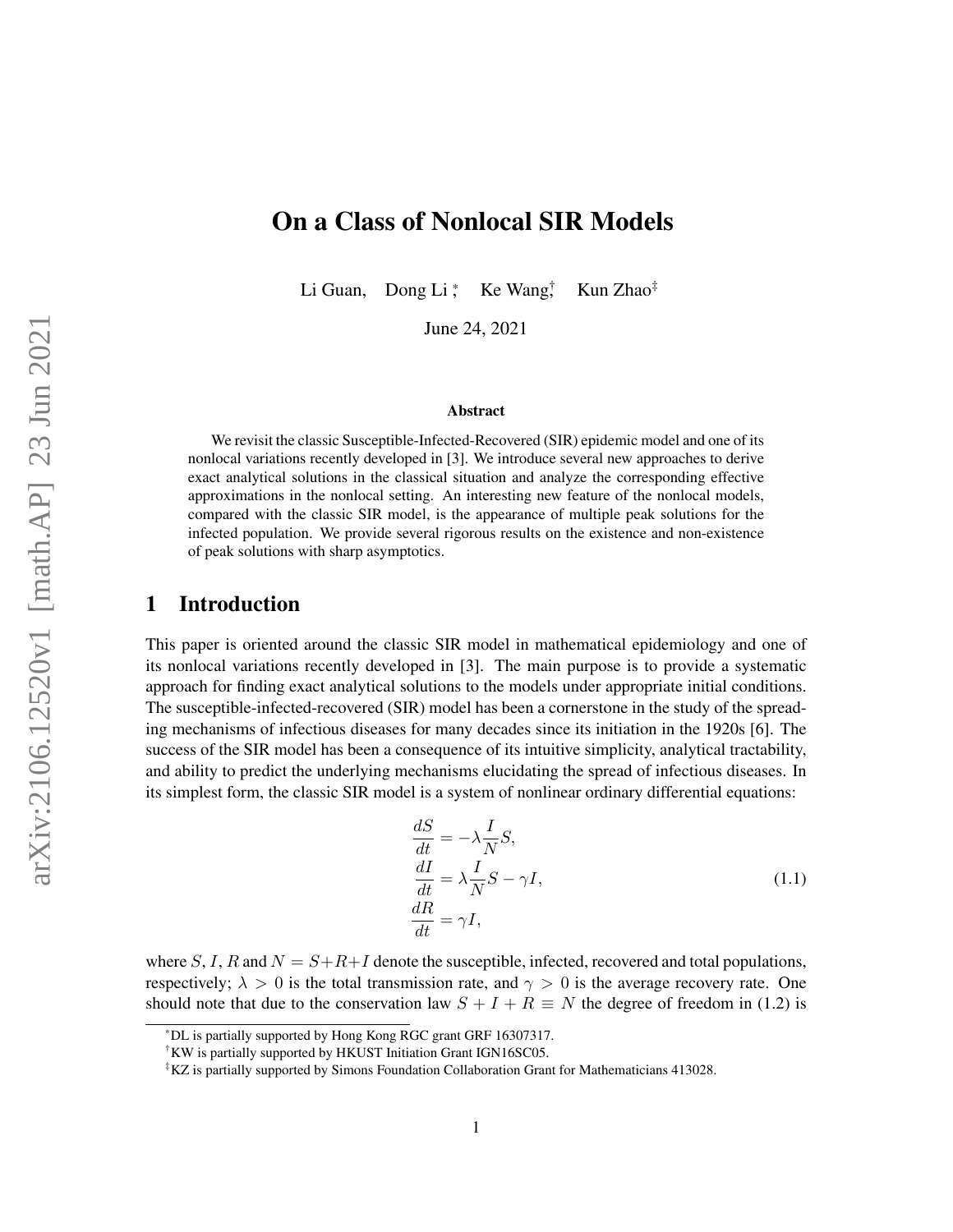in fact two instead of three. By a normalization of  $\frac{S}{N} \to S$ ,  $\frac{I}{N} \to I$ ,  $\frac{R}{N} \to R$ , the system [\(1.1\)](#page-0-0) becomes

<span id="page-1-0"></span>
$$
\begin{aligned}\n\frac{dS}{dt} &= -\lambda IS, \\
\frac{dI}{dt} &= \lambda IS - \gamma I, \\
\frac{dR}{dt} &= \gamma I,\n\end{aligned} \n(1.2)
$$

and the conservation law becomes  $S + I + R \equiv 1$ . Despite its simple looking structure, the nonlinear interaction between the susceptible and infected populations makes the investigation of some of the fundamental mathematical properties of the model a daunting task. In particular, the search of closed form (explicit) solutions to the model subject to appropriate initial conditions has been a significant challenge in the community of mathematical epidemiology, yet the resolution is still elusive. To the authors' knowledge, the implicit solution discovered by Harko *et al* in 2014 [\[5\]](#page-20-2) is the first exact analytical solution to the model since the 1920s. Although explicit solutions are still not available, the implicit solution can be charted in a systematic way such that it can be applied in various situations for practical purposes. An exact solution of a special case of the SIR model was presented earlier in [\[14\]](#page-20-3). The SIR model has also been investigated numerically in a number of works such as [\[1,](#page-20-4) [2,](#page-20-5) [12,](#page-20-6) [13\]](#page-20-7). A stochastic epidemic-type model was recently studied in [\[15\]](#page-20-8). Lyapunov functions for classic SIR and SIS epidemiological models were introduced in [\[7\]](#page-20-9), and a new one later in [\[11\]](#page-20-10). For reaction-diffusion type models one can see recent [\[8,](#page-20-11) [9,](#page-20-12) [10\]](#page-20-13) and the references therein for more detailed discussions.

### 1.1 Motivation and Goal

Now we would like to point out the facts that motivate the current work. Recently in [\[3\]](#page-20-0), the authors proposed an alternative version of the classic SIR model by replacing the exponential function in the integral form of the infected population by rewriting the constant recovery rate as the hazard function of the exponential function, due to their equivalence, and then replacing the hazard function of exponential function by other types of hazard functions. The hybrid differentialintegral model is more realistic than the classic SIR model in the sense that the former one replaces the constant recovery rate in the latter one by a probability density function. Indeed, when the recovery rate is constant, by replacing the nonlinear term in the second equation of [\(1.2\)](#page-1-0) by  $-S'(t)$ , then formally solving the equation for  $I(t)$ , one gets

$$
I(t) = \int_0^t e^{-\gamma(t-\tau)} [-S'(\tau)]d\tau + I_0 e^{-\gamma t},
$$

where  $d' = \frac{d}{dt}$ . The main idea of [\[3\]](#page-20-0) is to rewrite the exponential function as  $e^{-\gamma t} = 1 - (1 - e^{-\gamma t})$ , then replace  $1-e^{-\gamma t}$ , which is exactly the cumulative density function of exponential distribution, by a cumulative density function supported in [0,  $\infty$ ), called  $G(t)$ , together with the differential equation for S and the conservation of total population resulting in the nonlocal (normalized) SIR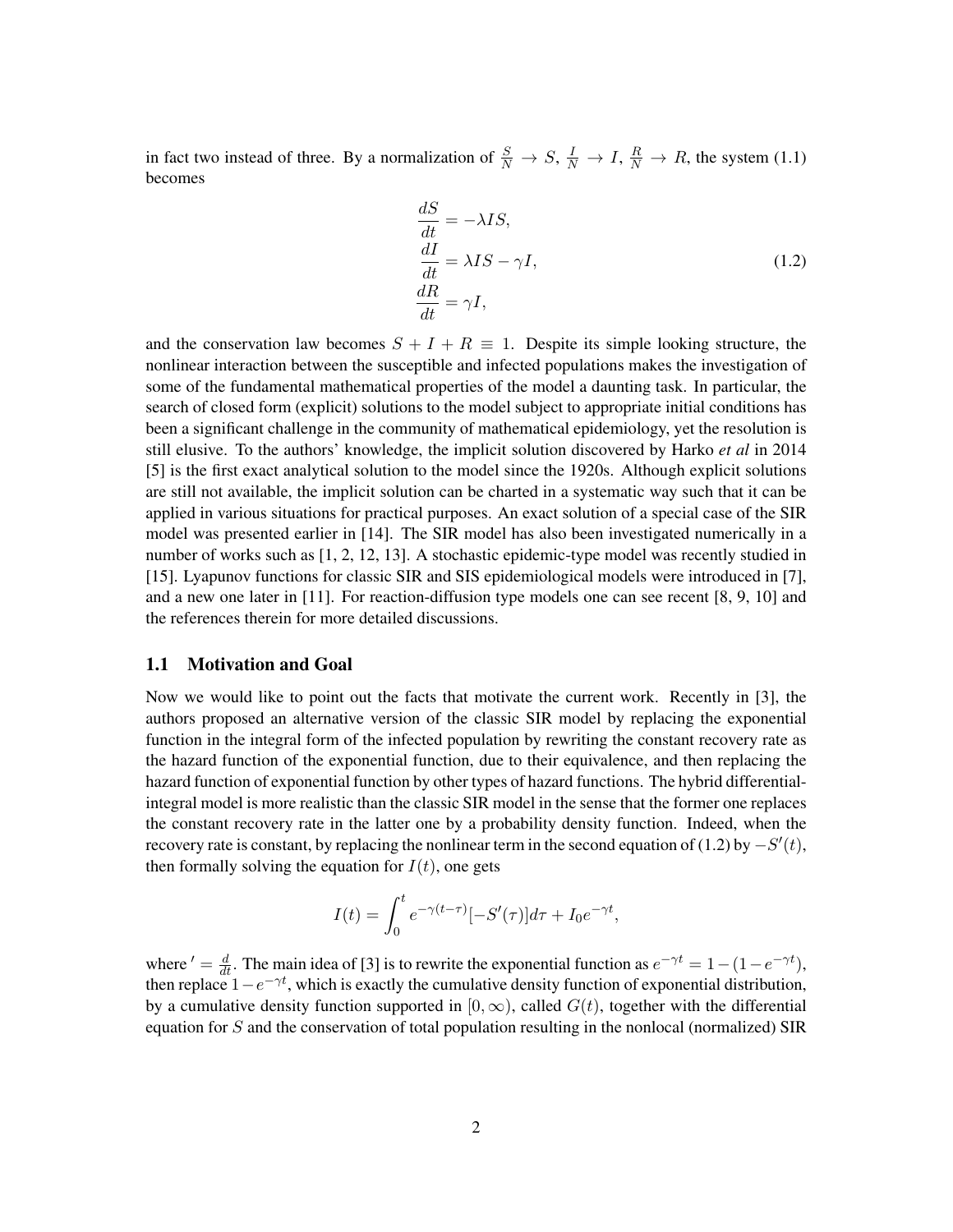model:

<span id="page-2-0"></span>
$$
\frac{dS}{dt} = -\lambda IS,
$$
  
\n
$$
I(t) = \int_0^t [1 - G(t - \tau)] \cdot [-S'(\tau)] d\tau + I_0 [1 - G(t)],
$$
  
\n
$$
R = 1 - I - S.
$$
\n(1.3)

We observe that once the constant recovery rate is replaced by a probability density function, the approach of [\[5\]](#page-20-2) (which is built on analyzing the usual Abel-type equations) becomes unaccessible for finding analytical solutions to the nonlocal model. Furthermore, even the construction and analysis of the corresponding approximate solutions seem nontrivial without deeper understanding of the nonlocal model. These are the major facts that motivate the current work.

The goal of this paper is to provide two alternative (more systematic) approaches for finding analytic and approximate solutions to the classic and nonlocal SIR models,  $(1.2) \& (1.3)$  $(1.2) \& (1.3)$  $(1.2) \& (1.3)$ , under appropriate initial conditions. The first approach (see Sections 2 and 4), is to regard the infected population, I, as a function of the susceptible one, S, instead of t, based on the observation that  $S$ is a strictly decreasing function of t (hence the inverse function of  $S(t)$  exists). Then by solving a differential equation for I in terms of S, one gets a closed form of I in terms of S. In the nonlocal setting, one has to make certain approximations of the nonlocal kernel in order to derive a quantitative explicit expression. In the second approach (see Section 3 and esp. Section 5), we introduce a rescaled (nonlocal) time variable  $\tau$  which is measured according to normalized instantaneous infected population, and analyze directly the susceptible population (along with other variables) by an approximation of the interaction kernel. All properties of the solutions are analyzed in the  $\tau$ -scale. We then translate these results into the original time scale t by using the nonlocal map  $t \to \tau$ . Conceptually, this approach is rather clean since it corresponds to a nonlocal stretching of the time axis under which the dynamics of the model becomes much simpler (this is particularly transparent in the classic SIR case, see Section 3). On the other hand, an interesting new feature of the nonlocal model is that one can accommodate certain infected populations with several peaks (in the classic SIR case, one can have at most one, see Section 3). We give several rigorous constructions on the existence of such solutions having multiple peaks (with "controlled" centers) in Section 5.

The rest of this paper is organized as follows. In Sections 2 and 3, we revisit the classic SIR model and introduce the aforementioned analyses in the classic situation. These analyses are then generalized to the nonlocal SIR models in Sections 4 and 5. Some concluding remarks are gathered at the end of Section 5.

### Notation.

For any two positive quantities X and Y, we shall use the notation  $X \leq Y$  if  $X \leq CY$  for some harmless positive constant C. We shall write  $X \ll Y$  if  $X \leq cY$  for some sufficiently small constant  $c > 0$ . The smallness of the constant c is usually clear from the context.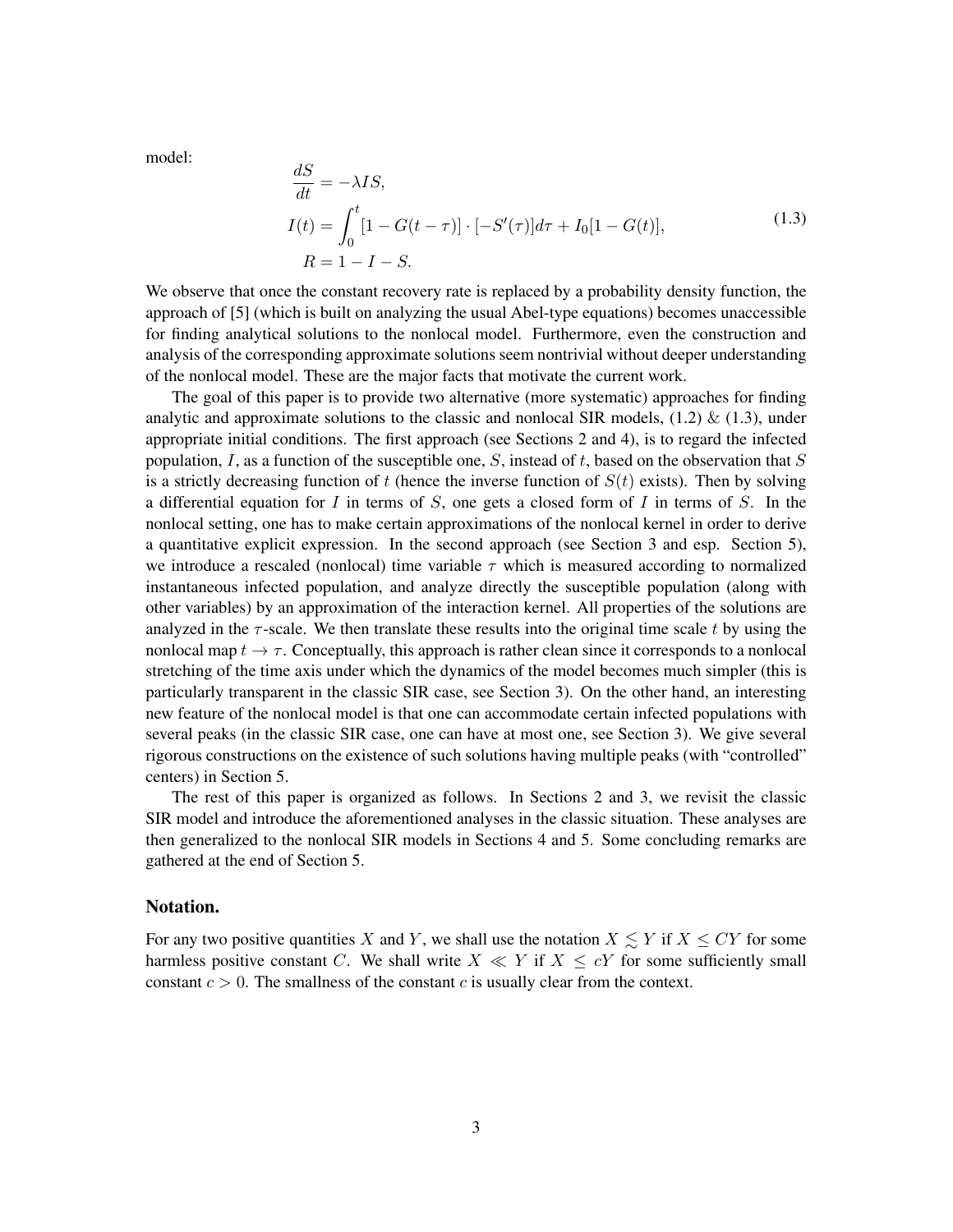# <span id="page-3-5"></span>2 Classic SIR Model

In this section, we revisit the classic SIR model which will motivate the nonlocal model in later sections. The classic (normalized) SIR model takes the form:

<span id="page-3-0"></span>
$$
\begin{aligned}\n\frac{dS}{dt} &= -\lambda IS, \\
\frac{dI}{dt} &= \lambda IS - \gamma I, \\
\frac{dR}{dt} &= \gamma I.\n\end{aligned}
$$
\n(2.1)

We observe that since the transmission rate  $\lambda$  is positive, in the biologically relevant regime where the populations are positive, the susceptible population is strictly decreasing with respect to  $t$  due to the first equation in [\(2.1\)](#page-3-0). This indicates that  $S(t)$  is a one-to-one function, and hence one can define an inverse function of S and express  $t$  in terms of S. Therefore, we can regard I as a function of  $S$ , instead of  $t$ . By dividing the second equation in  $(2.1)$  by the first one, we obtain

$$
\frac{dI}{dS} = \frac{\lambda IS - \gamma I}{-\lambda IS},\tag{2.2}
$$

from which we get

<span id="page-3-1"></span>
$$
\frac{dI}{dS} = -1 + \frac{\gamma}{\lambda S}.\tag{2.3}
$$

By solving  $(2.3)$  for I, we have

<span id="page-3-2"></span>
$$
I(S) = -S + \frac{\gamma}{\lambda} \ln S + C,\tag{2.4}
$$

where

$$
C = I_0 + S_0 - \frac{\gamma}{\lambda} \ln S_0.
$$

Now, by plugging [\(2.4\)](#page-3-2) into the first equation in [\(2.1\)](#page-3-0), we have

<span id="page-3-3"></span>
$$
\frac{dS}{dt} = \lambda \left( S^2 - \frac{\gamma}{\lambda} S \ln S - CS \right). \tag{2.5}
$$

Denote the anti-derivative of

$$
\frac{1}{\lambda S^2 - \gamma S \ln S - \lambda CS}
$$

by  $F(S)$ . Then we deduce from [\(2.5\)](#page-3-3) that

<span id="page-3-4"></span>
$$
F(S) - F(S_0) = t,\t\t(2.6)
$$

which is consistent with the analytical solution reported in [\[5\]](#page-20-2). Once the susceptible population is computed from  $(2.6)$ , the infected population is then calculated from  $(2.4)$ , and R is determined from the conservation of total population:  $R = 1 - I - S$ .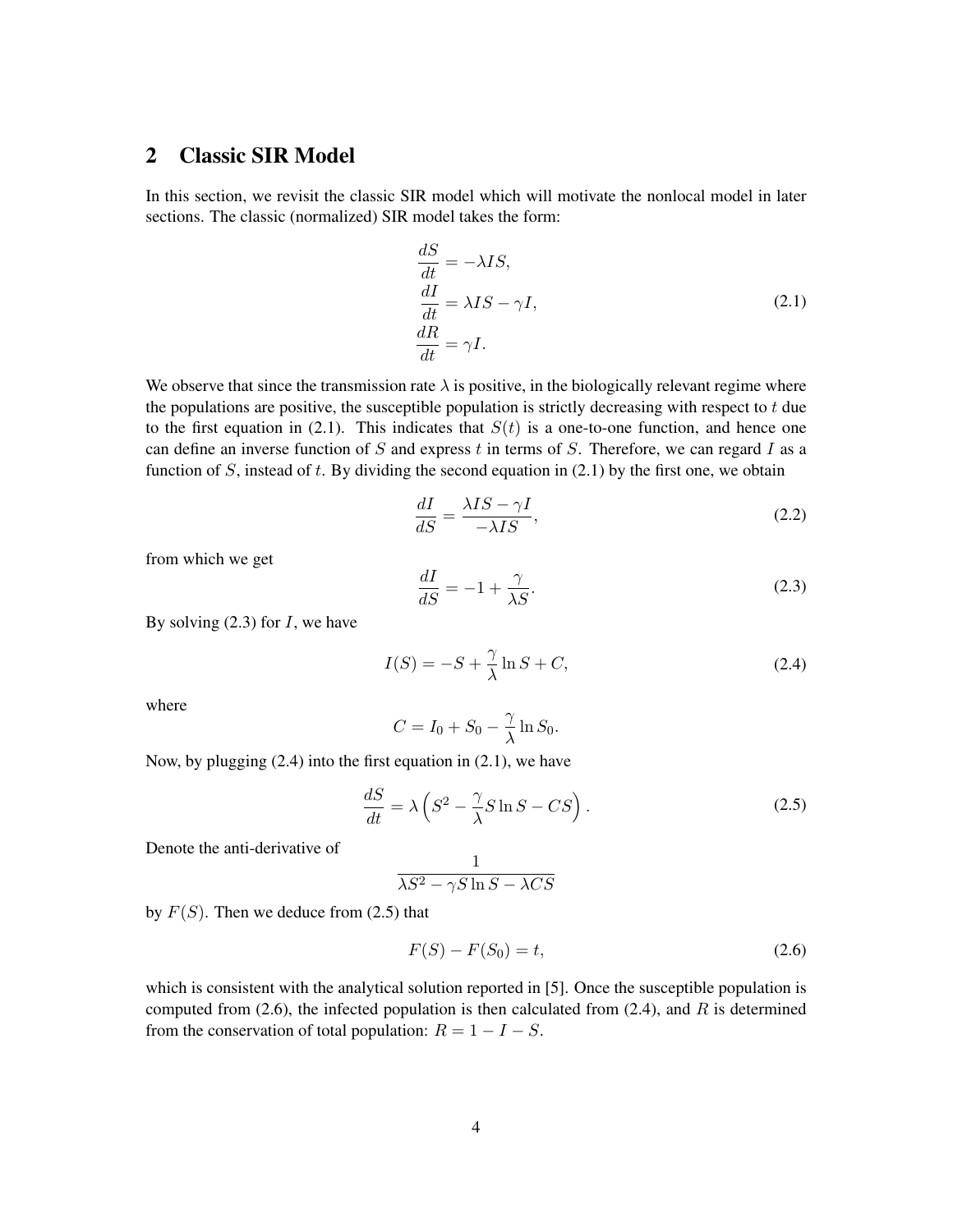# <span id="page-4-1"></span>3 New Analysis for Classic SIR Model

Consider the equations of  $S$  and  $I$  in [\(2.1\)](#page-3-0)

$$
\begin{cases}\n\frac{d}{dt}S = -\lambda IS \\
\frac{d}{dt}I = \lambda IS - \gamma I, \\
S|_{t=0} = S_0, I|_{t=0} = I_0.\n\end{cases}
$$

Note that  $S_0 + I_0 \le 1$  and  $S_0 \ge 0$ ,  $I_0 \ge 0$ . Without loss of generality, we may assume  $I_0 > 0$ since if  $I_0 = 0$  then  $(S_0, 0)$  is a steady state. Also we may assume  $S_0 > 0$  since the case  $S_0 = 0$ generates only the trivial dynamics  $(S(t), I(t)) = (0, I_0 e^{-\gamma t})$ . Now observe that since  $I_0 > 0$ , we have

$$
0 < I(t) < 1, \qquad \forall \, 0 \le t < \infty.
$$

We now intend to *linearise* the nonlinear dynamics by introducing a new (nonlinear and nonlocal) time scale  $\tau$  as

$$
\tau(t) = \int_0^t I(s)ds, \quad \text{i.e.} \quad d\tau = Idt.
$$

We then introduce functions  $(S_1, I_1)$  such that  $S(t) = S_1(\tau(t))$ ,  $I(t) = I_1(\tau(t))$ . Then

<span id="page-4-0"></span>
$$
\begin{cases} \frac{d}{d\tau} S_1 = -\lambda S_1, \\ \frac{d}{d\tau} I_1 = \lambda S_1 - \gamma, \\ S_1|_{\tau=0} = S_0, \ I_1|_{\tau=0} = I_0. \end{cases}
$$

Solving the above system yields

$$
\begin{cases} S_1(\tau) = S_0 e^{-\lambda \tau}, \\ I_1(\tau) = S_0 + I_0 - S_0 e^{-\lambda \tau} - \gamma \tau. \end{cases}
$$
\n(3.1)

Observe that  $I_1'' < 0$  and  $I_1'(0) = \lambda S_0 - \gamma$ . Now discuss two cases.

Case 1:  $\lambda S_0 > \gamma$ . In the literature this corresponds to the case where the reproduction number is bigger than 1. Clearly  $I_1$  will first increase and then decrease to zero.



Figure 1: The function  $I_1$  in Case 1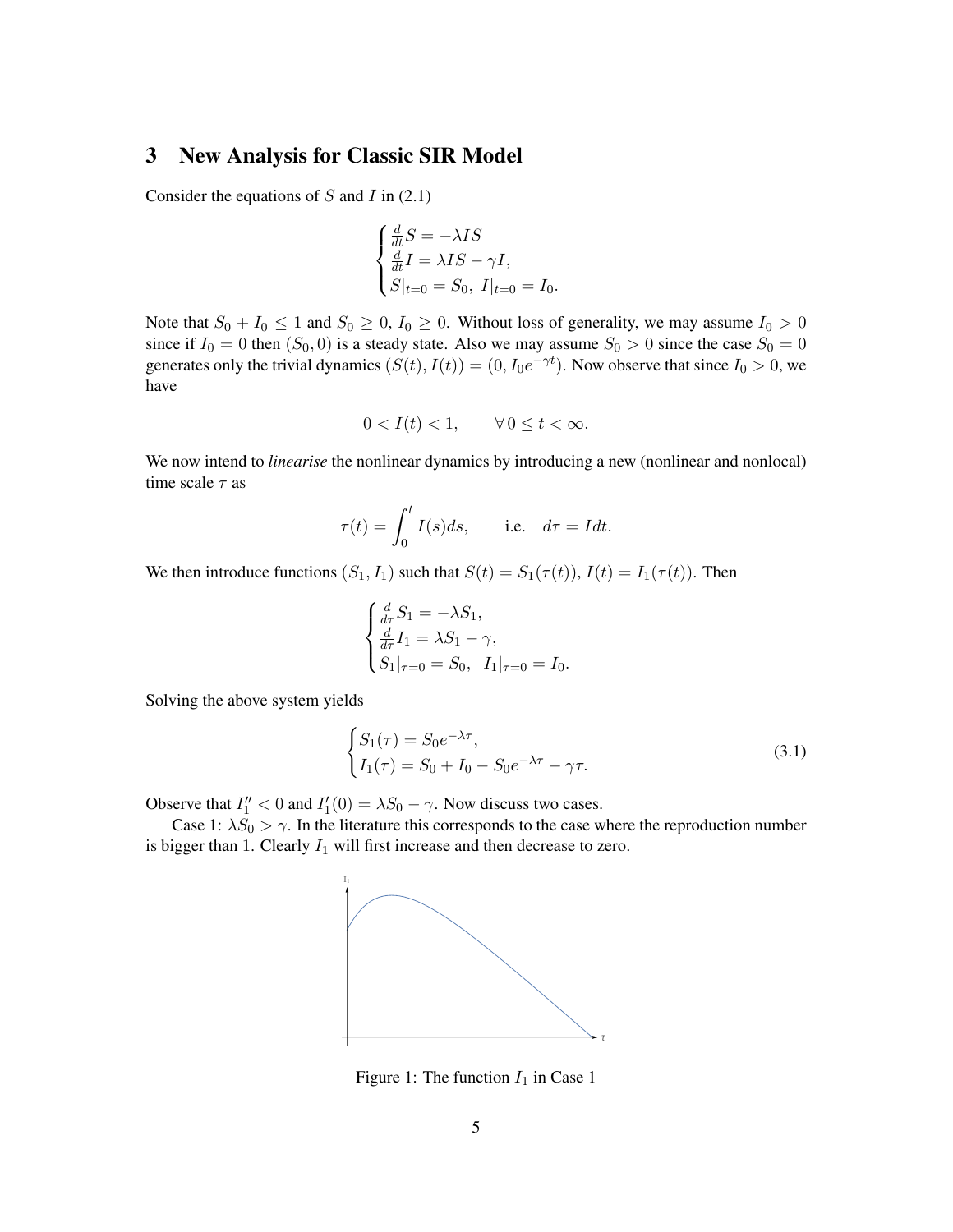Case 2:  $\lambda S_0 \leq \gamma$ . This corresponds to the case where the reproduction number is less than or equal to 1. In this case  $I_1$  will monotonically decrease to zero.



Figure 2: The function  $I_1$  in Case 2

Concluding from the above two cases, it is clear that  $I_1(\tau)$  is defined in the regime  $0 \leq \tau \leq$  $\tau_{\infty}$ , where  $\tau_{\infty}$  is the unique number solving the equation

$$
S_0 + I_0 - S_0 e^{-\lambda \tau_\infty} - \gamma \tau_\infty = 0.
$$

To recover  $S(t) = S_1(\tau(t))$ , one may first discretize the interval  $[0, \tau_{\infty}]$  as  $\tau_0, \tau_1, \dots, \tau_m$ , and solve

$$
t_j = \int_0^{\tau_j} \frac{1}{I_1(s)} ds, \quad j = 0, \cdots, m.
$$

Since  $S(t_j) = S_1(\tau_j)$  and  $I(t_j) = I_1(\tau_j)$ , the dynamics of  $(S, I)$  is then fully recovered. We should emphasize that through the rescaled time "clock"  $\tau$ , the dynamics for the original SIR model is fully captured by [\(3.1\)](#page-4-0), and the map  $\tau \to t$  simply provides the abscissa of the original SIR variables.

Remark 3.1. *Similar analysis can be conducted on the classic SIS (cf. [\[4\]](#page-20-14)) epidemic model:*

$$
\begin{cases} \frac{dS}{dt} = -\frac{\lambda}{N} SI + (\mu + \gamma)I, \\ \frac{dI}{dt} = \frac{\lambda}{N} SI - (\mu + \gamma)I, \end{cases}
$$

*where*  $\lambda > 0$ ,  $\gamma > 0$ ,  $\mu \geq 0$  *correspond to total transmission rate, average recovery rate and average death rate, respectively. Due to the conservation of*  $S(t) + I(t) \equiv N$ *, it suffices to study only the dynamics of* S. In terms of the rescaled variable  $\tilde{S} = S/N$  and the rescaled "clock"  $d\tau = \tilde{I} dt$  ( $\tilde{I} = I/N$ ), one has

$$
\frac{d\tilde{S}}{d\tau}=-\lambda\tilde{S}+\mu+\gamma
$$

*which yields*

$$
\tilde{S}(\tau) = \frac{\mu + \gamma}{\lambda} (1 - e^{-\lambda \tau}) + \tilde{S}_0 e^{-\lambda \tau},
$$

$$
\tilde{I}(\tau) = 1 - \frac{\mu + \gamma}{\lambda} + e^{-\lambda \tau} (\frac{\mu + \gamma}{\lambda} - \tilde{S}_0).
$$

*One can then determine*  $\tau$  *by using the relation*  $d\tau = \tilde{I}dt$ *. We omit the details. We should remark that alternatively one can regard*  $\tilde{S}$  *as a function of*  $\tilde{I}$  *and solve the ODE directly.*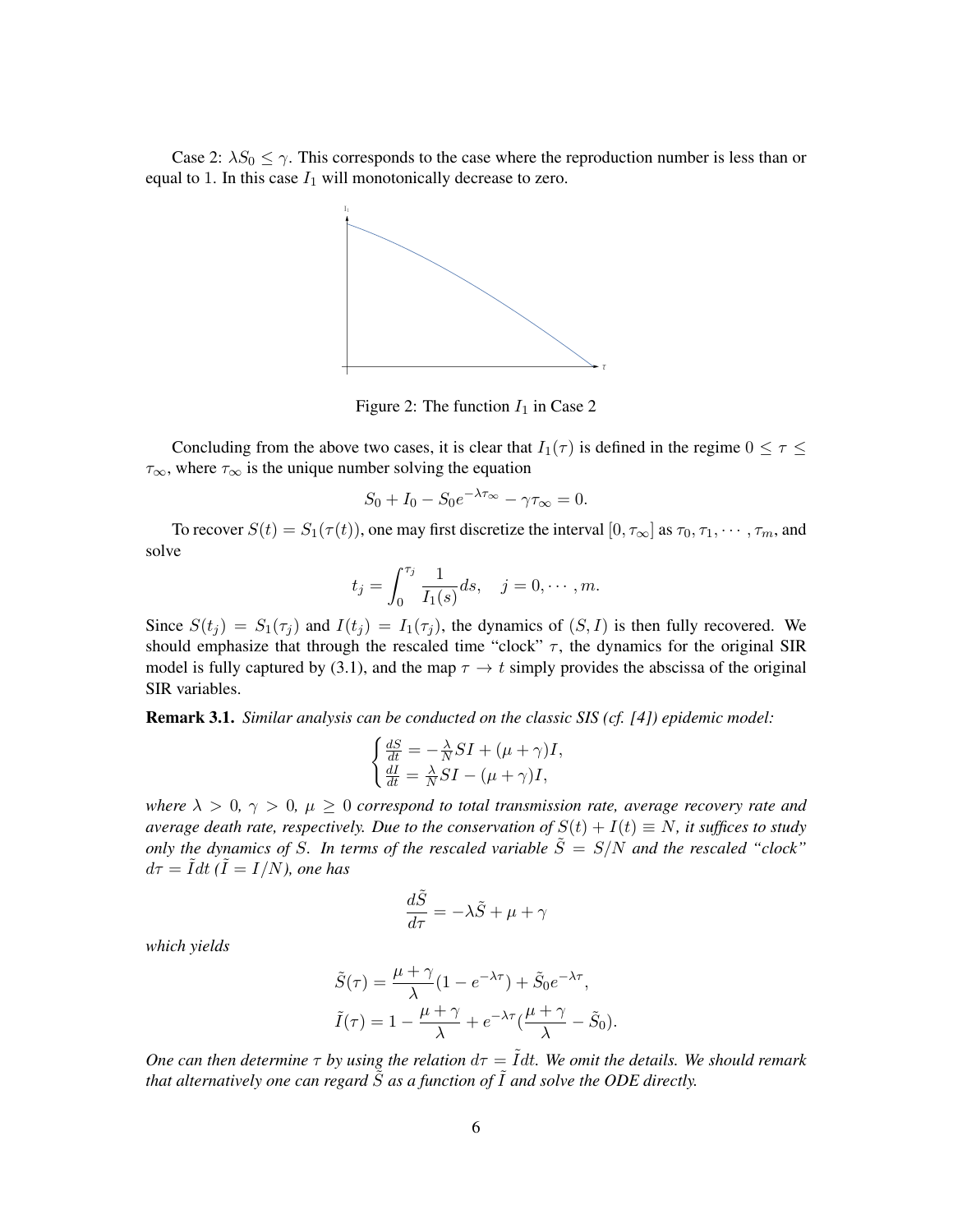# 4 Nonlocal SIR Model

In this section, we use the idea in Section [2](#page-3-5) to derive analytical solutions to the (normalized) nonlocal differential-integral SIR model:

<span id="page-6-3"></span>
$$
\frac{dS}{dt} = -\lambda IS,
$$
  
\n
$$
I(t) = \int_0^t [1 - G(t - \tau)] \cdot [-S'(\tau)] d\tau + I_0[1 - G(t)],
$$
  
\n
$$
R = 1 - I - S,
$$
\n(4.1)

which becomes the classic normalized SIR model when  $G(t) = 1 - e^{-\gamma t}$ . Note that the integral equation for  $I$  can be written as

$$
I(t) = S_0 - S(t) + \int_0^t G(t - \tau)S'(\tau)d\tau + I_0[1 - G(t)]
$$
  
= 1 - S(t) +  $\int_0^t G(t - \tau)S'(\tau)d\tau - I_0G(t)$  by recalling  $R_0 = 0$ . (4.2)

By regarding  $t$  as a function of  $S$ , we have an alternative expression for  $I$ :

<span id="page-6-0"></span>
$$
I(S) = 1 - S + \int_{S_0}^{S} \tilde{\mathbb{G}}(S, \mathbb{S}) d\mathbb{S} - I_0 \mathbb{G}(S), \tag{4.3}
$$

which is a nonlocal equation with respect to  $S$ . Hence, one can postulate various conditions on  $\tilde{\mathbb{G}}$  to generate different kinds of SIR models, depending on the specific biological environments under consideration. To proceed we consider the following *convolution*-type kernel

<span id="page-6-1"></span>
$$
\tilde{\mathbb{G}}(S,\mathbb{S})=\mathbb{G}(S-\mathbb{S}),
$$

and [\(4.3\)](#page-6-0) becomes (after a change of variable)

$$
I(S) = 1 - S + \int_0^{S-S_0} \mathbb{G}(\mathbb{S}) d\mathbb{S} - I_0 \mathbb{G}(S),
$$
 (4.4)

Differentiating  $(4.4)$  with respect to S, we obtain

$$
\frac{dI}{dS} = -1 + \mathbb{G}(S - S_0) - I_0 \mathbb{G}'(S). \tag{4.5}
$$

In view of  $(2.3)$  we see that when the kernel  $\mathbb G$  satisfies

$$
\mathbb{G}(S - S_0) - I_0 \mathbb{G}'(S) = \frac{\gamma}{\lambda S},\tag{4.6}
$$

the following hybrid model

<span id="page-6-2"></span>
$$
\frac{dS}{dt} = -\lambda IS,
$$
  
\n
$$
I(S) = 1 - S + \int_{S_0}^{S} \mathbb{G}(S - \mathbb{S})d\mathbb{S} - I_0 \mathbb{G}(S),
$$
  
\n
$$
R = 1 - I - S
$$
\n(4.7)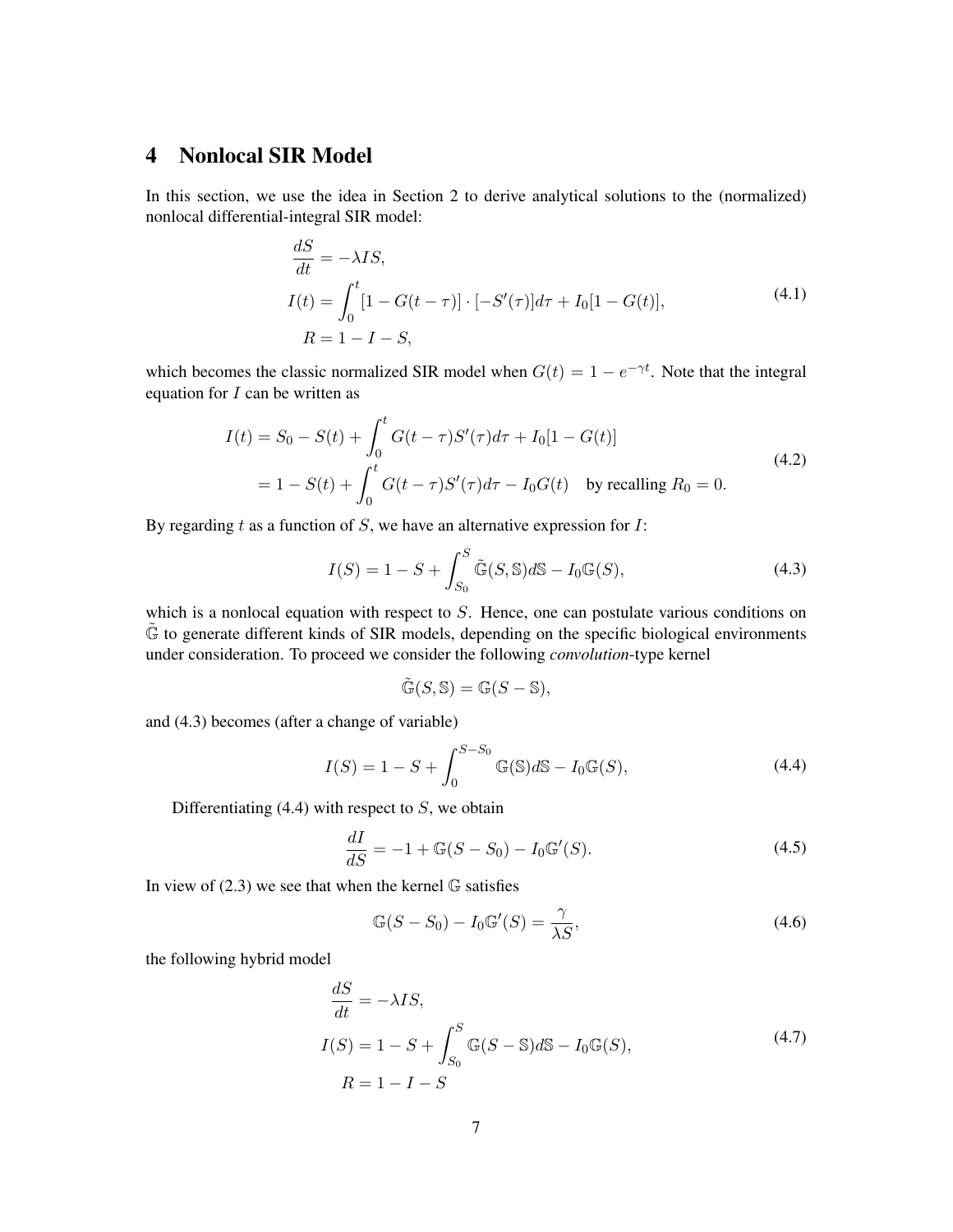coincides with the classic normalized SIR model [\(2.1\)](#page-3-0). By plugging the second equation of [\(4.7\)](#page-6-2) into the first equation, we have

$$
\frac{dS}{dt} = -\lambda S \left( 1 - S + \int_{S_0}^{S} \mathbb{G}(S - \mathbb{S}) d\mathbb{S} - I_0 \mathbb{G}(S) \right),\tag{4.8}
$$

from which one gets

$$
\frac{1}{\lambda S\left(1 - S + \int_{S_0}^{S} \mathbb{G}(S - \mathbb{S})d\mathbb{S} - I_0\mathbb{G}(S)\right)}dS = -dt,\tag{4.9}
$$

whose solution can be found depending on the specific form of  $\mathbb G$  that one postulates.

### 5 An Approximation of the Nonlocal SIR Model

In this section, we use a similar approach as in Section [3](#page-4-1) to derive new approximating solutions to the hybrid differential-integral SIR model in [\(4.1\)](#page-6-3). We shall first derive an effective "τ-model" by using a nonlocal stretching of the time axis. The properties of the  $\tau$ -model will then be analyzed in detail by some judicious choices of the interaction kernels.

### **5.1 Derivation of the**  $\tau$ **-Model**

We introduce a new time scale  $\tau$  as

$$
\tau(t) = \int_0^t I(s) \, \mathrm{d}s, \qquad \text{i.e.} \quad \mathrm{d}\tau = I \, \mathrm{d}t.
$$

It is clear that for all practical situations  $I(t)$  is positive as long as  $S_0 \neq 0$  and  $I_0 \neq 0$  (recall in the second equation of [\(4.1\)](#page-6-3), one has  $I(t) = \int_0^t (1 - G(t - \tilde{t})) (\lambda I(\tilde{t}) S(\tilde{t})) d\tilde{t} + I_0(1 - G(t))$ . Hence,  $\tau$  is a strictly increasing function, and thus,  $\tau$  has an inverse function, which will be denoted as  $\varphi$ . Note that  $\varphi(0) = 0$ .

Let  $S(t) = S_1(\tau(t))$ ,  $I(t) = I_1(\tau(t))$ . Then it follows from [\(4.1\)](#page-6-3) that

$$
S_1(\tau) = S_0 e^{-\lambda \tau};
$$
  
\n
$$
I_1(\tau) = \lambda \int_0^{\tau} [1 - G(\varphi(\tau) - \varphi(\tilde{\tau}))] S_1(\tilde{\tau}) d\tilde{\tau} + I_0[1 - G(\varphi(\tau))].
$$

Denote  $G_1(\tau, \tilde{\tau}) = G(\varphi(\tau) - \varphi(\tilde{\tau}))$ . Then we obtain

$$
I_1(\tau) = \lambda S_0 \int_0^{\tau} [1 - G_1(\tau, \tilde{\tau})] e^{-\lambda \tilde{\tau}} d\tilde{\tau} + I_0 [1 - G_1(\tau, 0)]
$$
  
=  $\lambda S_0 e^{-\lambda \tau} \int_0^{\tau} [1 - G_1(\tau, \tau - \tilde{\tau})] e^{\lambda \tilde{\tau}} d\tilde{\tau} + I_0 [1 - G_1(\tau, 0)],$ 

where in the second equality above, we have made a change of variable  $\tilde{\tau} \to \tau - \tilde{\tau}$ . Since G is a cumulative density function, the function  $G_1(\tau, \tilde{\tau})$  vanishes when  $\tau \leq \tilde{\tau}$ ,  $G_1(\tau, \tilde{\tau})$  is monotonically increasing in the variable  $\tau$  when  $\tilde{\tau}$  is held fixed, and is monotonically decreasing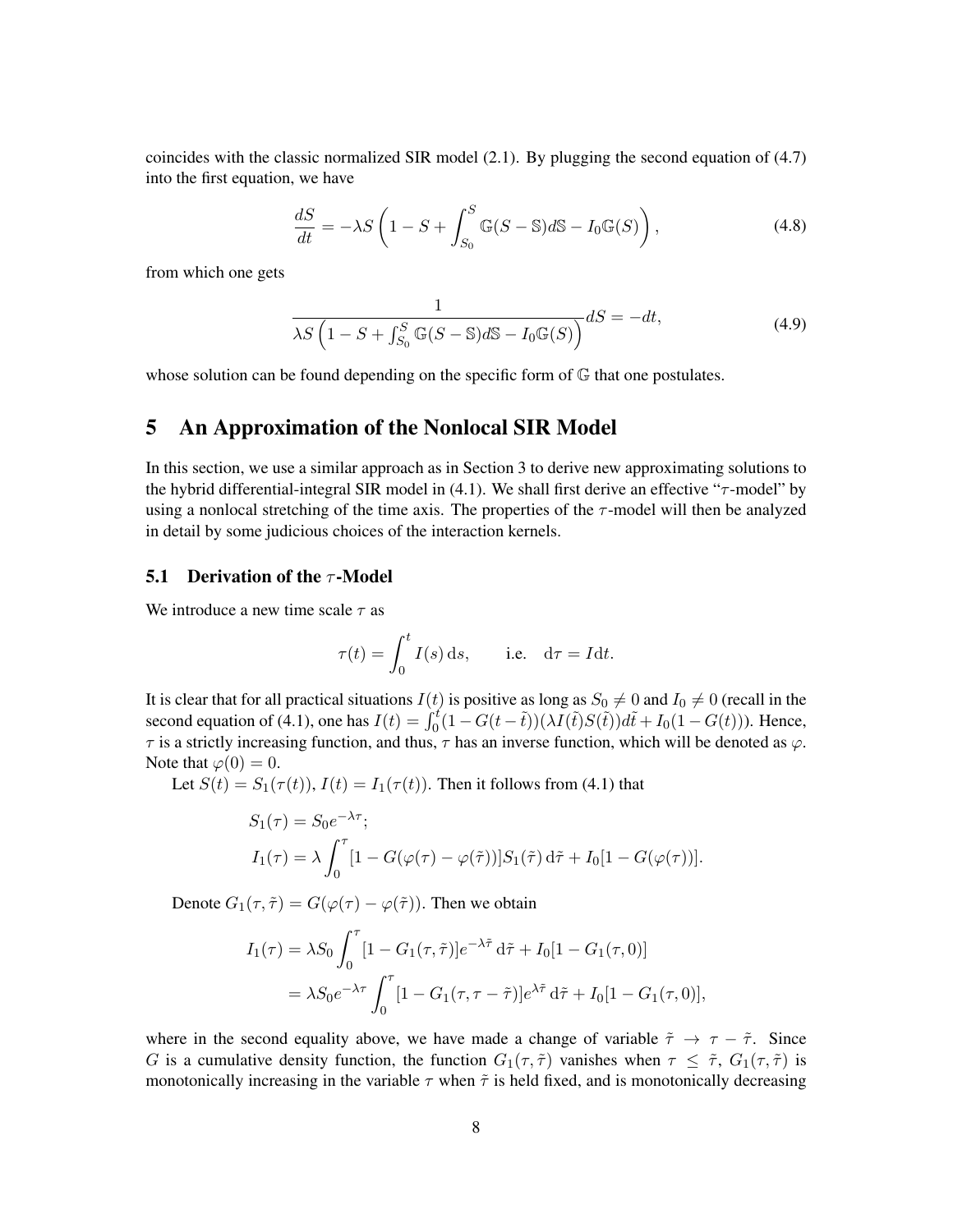in the variable  $\tilde{\tau}$  when  $\tau$  is fixed, and  $G_1(\tau, \tilde{\tau})$  $G_1(\tau, \tilde{\tau})$  $G_1(\tau, \tilde{\tau})$  tends to 1 as  $\tau$  tends to infinity.<sup>1</sup> To proceed further we now dispose of the requirement that  $G_1$  was obtained from a cumulative density function  $G$ through a nonlinear map  $\varphi$ , and keep in stock only some (fairly mild) consistency conditions. As will become clear, such relaxation gives rise to a more general family of nonlocal models which includes the original ones as special cases. To this end, denote

$$
D_- := \{ (x, y) \in \mathbb{R}^2 : \ 0 \le y \le x < \infty \}.
$$

The following definition seems quite natural.

**Definition 5.1** (Admissible kernels). *A continuous function*  $G_1 = G_1(\tau, \tilde{\tau})$ *:*  $D_- \rightarrow [0, 1]$  *is said to be admissible if the following conditions hold:*

- $G_1(\tau, \tau) = 0$  *for any*  $0 \le \tau < \infty$  *and*  $G_1(\tau, \tilde{\tau}) \to 1$  *as*  $\tau \to \infty$  *for each fixed*  $\tilde{\tau}$ *.*
- $G_1(\tau, \tilde{\tau})$  *is non-decreasing in*  $\tau$  *when*  $\tilde{\tau}$  *is fixed, and*  $G_1(\tau, \tilde{\tau})$  *is non-increasing in*  $\tilde{\tau}$  *when* τ *is fixed.*

**Remark.** The continuity requirement on  $G_1$  is for convenience and simplicity only. It can certainly *be weakened to partial continuity (in each variables separately) or upper or lower continuity depending on the convention used in the cumulative distribution function. We shall not dwell on this issue here.*

**Definition 5.2** ( $\tau$ -model). Let  $\lambda > 0$ . Let  $G_1$  be a given admissible kernel,  $S_0 > 0$ ,  $I_0 > 0$ . We *say* ( $S_1$ ,  $I_1$ ) evolves according to a  $\tau$ -model with parameters ( $\lambda$ ,  $G_1$ ) and initial data ( $S_0$ ,  $I_0$ ) if  $S_1(\tau) = e^{-\lambda \tau} S_0$ , and

$$
I_1(\tau) = \lambda S_0 e^{-\lambda \tau} \int_0^{\tau} [1 - G_1(\tau, \tau - \tilde{\tau})] e^{\lambda \tilde{\tau}} d\tilde{\tau} + I_0[1 - G_1(\tau, 0)], \quad \tau > 0.
$$

Remark. *By using the discussion preceding the definition of admissible kernel, it is immediately clear that the nonlocal model* [\(4.1\)](#page-6-3) *is a special case of our* τ *-model through the identification*  $G_1(\tau, \tilde{\tau}) = G(\varphi(\tau) - \varphi(\tilde{\tau}))$ . Here one tacitly assume that the model [\(4.1\)](#page-6-3) is already solved on *some time interval and there is no difficulty in defining the nonlinear (albeit not explicit) map* ϕ*. We ignore completely the subtle dependence of the map* ϕ *on the cumulative distribution* G and treat the resulting  $G_1$  *function as given. To obtain more accurate models one can perform* iterations on the  $\tau$ -model (by feeding iterated trial kernel functions  $G_1^{(k)}=G(\varphi^{(k)}(\tau)-\varphi^{(k)}(\tilde{\tau})))$ *which in some sense will correspond to performing fixed-point type arguments on the original nonlocal model.*

**Remark.** *Since*  $G_1(\tau, \tau - \tilde{\tau}) \to 0$  *as*  $\tilde{\tau} \to 0$ *, we have*  $I_1(\tau) > 0$  *for any*  $0 \le \tau < \infty$ *. On the other hand, by a change of variable*

$$
I_1(\tau) = \lambda S_0 \int_0^{\tau} [1 - G_1(\tau, \tilde{\tau})] e^{-\lambda \tilde{\tau}} d\tilde{\tau} + I_0 [1 - G_1(\tau, 0)].
$$

<span id="page-8-0"></span><sup>&</sup>lt;sup>1</sup> From a modeling point of view, one can regard  $G_1(\tau, \tilde{\tau})$  as a new family of heterogeneous cumulative distribution functions coming from some prior probability distributions. For example, one can take a class of probability density kernels  $p = p(\tau, \tau_0)$  which are defined on the region  $\tau \ge \tau_0$  (think of  $\tau_0$  as a parameter marking the time origin). Define  $G_1(\tau, \tau_0) = \int_{\tau_0}^{\tau} p(s, \tau_0) ds$ . Then clearly such function  $G_1(\tau, \tau_0)$  represents a parameterized class of cumulative distributions which are heterogeneous in the sense that it has some dependence on the location  $\tau_0$ .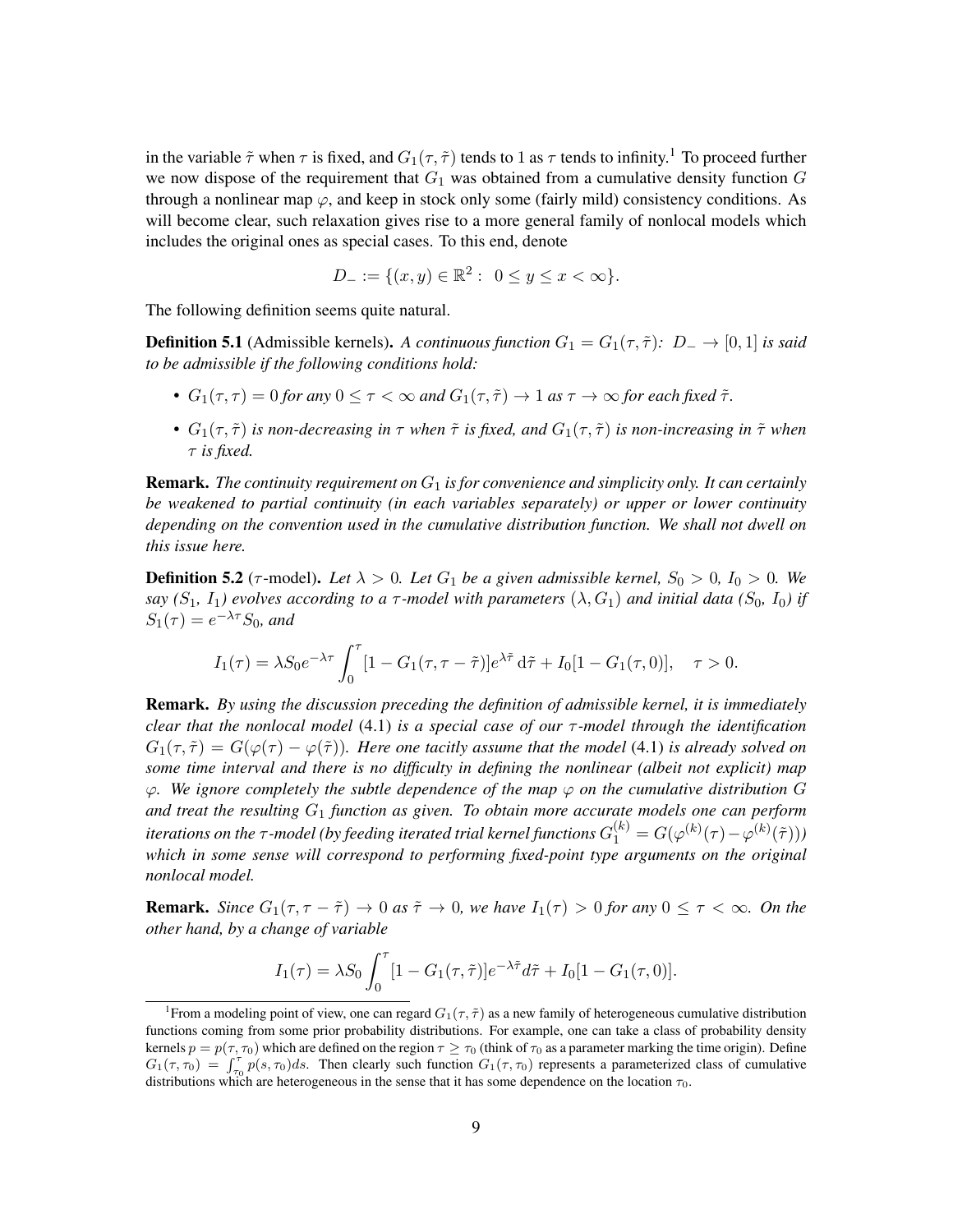*By using Lebesgue Dominated Convergence, it follows that*  $I_1(\tau) \to 0$  *as*  $\tau \to \infty$ *. It follows that the map*

$$
\psi(\tau) = \int_0^{\tau} \frac{1}{I_1(\tilde{\tau})} d\tilde{\tau},
$$

*provides a monotone and smooth bijection of the time axis*  $[0, \infty)$ *. Denote the inverse map of*  $\psi$  *as*  $\psi^{-1}.$  Then in the original time scale  $t,$  we can recover

$$
S(t) = S_1(\psi^{-1}(t)), \quad I(t) = I_1(\psi^{-1}(t)).
$$

**Remark.** In practice, the inverse map  $\psi^{-1}$  can be recovered more efficiently using a direct dis*cretization of the τ*-variables. More precisely one may (as before in the classic SIR case) first *discretize the interval*  $[0, \infty)$  *as*  $\tau_0, \tau_1, \tau_2, \cdots$ , *and solve* 

$$
t_j = \int_0^{\tau_j} \frac{1}{I_1(\tilde{\tau})} d\tilde{\tau}, \quad j = 0, 1, \cdots.
$$

*Since*  $S(t_j) = S_1(\tau_j)$  *and*  $I(t_j) = I_1(\tau_j)$ *, the dynamics of*  $(S, I)$  *is then (approximately) fully recovered.*

Our  $\tau$ -model shares some general features in common with the classic models. As an example, the following proposition is a manifestation of the maximum principle in the nonlocal situation.

**Proposition 5.3** (Maximum principle). *For all*  $\tau \ge 0$ ,  $I_1(\tau) > 0$  *and*  $I_1(\tau) \to 0$  *as*  $\tau \to \infty$ *. Also for all*  $\tau > 0$ *,* 

$$
S_1(\tau) + I_1(\tau) \le S_0 + I_0.
$$

*Proof.* The properties of  $I_1$  were proved in one of the remarks before. Now since  $G_1 \geq 0$ , it is clear that

$$
S_1(\tau) + I_1(\tau) \le \lambda S_0 e^{-\lambda \tau} \int_0^{\tau} e^{\lambda \tilde{\tau}} d\tilde{\tau} + I_0
$$
  
=  $S_0 + I_0 - S_0 e^{-\lambda \tau} \le S_0 + I_0 \quad \text{for all } \tau.$ 

<span id="page-9-0"></span>

#### 5.2 Simplified  $\tau$ -Models

Our  $\tau$ -model is quite flexible since different choices of the admissible kernel  $G_1$  will lead to various new nonlocal SIR models. We now choose a homogeneous kernel  $G_1(\tau, \tilde{\tau}) = \tilde{G}(\tau - \tilde{\tau})$ , where  $\tilde{G}$  :  $[0,\infty) \rightarrow [0,1]$  is a given cumulative distribution function. Then clearly

$$
I_1(\tau) = \lambda S_0 e^{-\lambda \tau} \int_0^{\tau} [1 - \tilde{G}(\tilde{\tau})] e^{\lambda \tilde{\tau}} d\tilde{\tau} + I_0 [1 - \tilde{G}(\tau)]. \tag{5.1}
$$

The explicit form of  $I_1$  can sometimes be worked out by using the specific form of  $\tilde{G}$  that one postulates. Now we discuss a few simple cases which are analogous to the classic SIR model.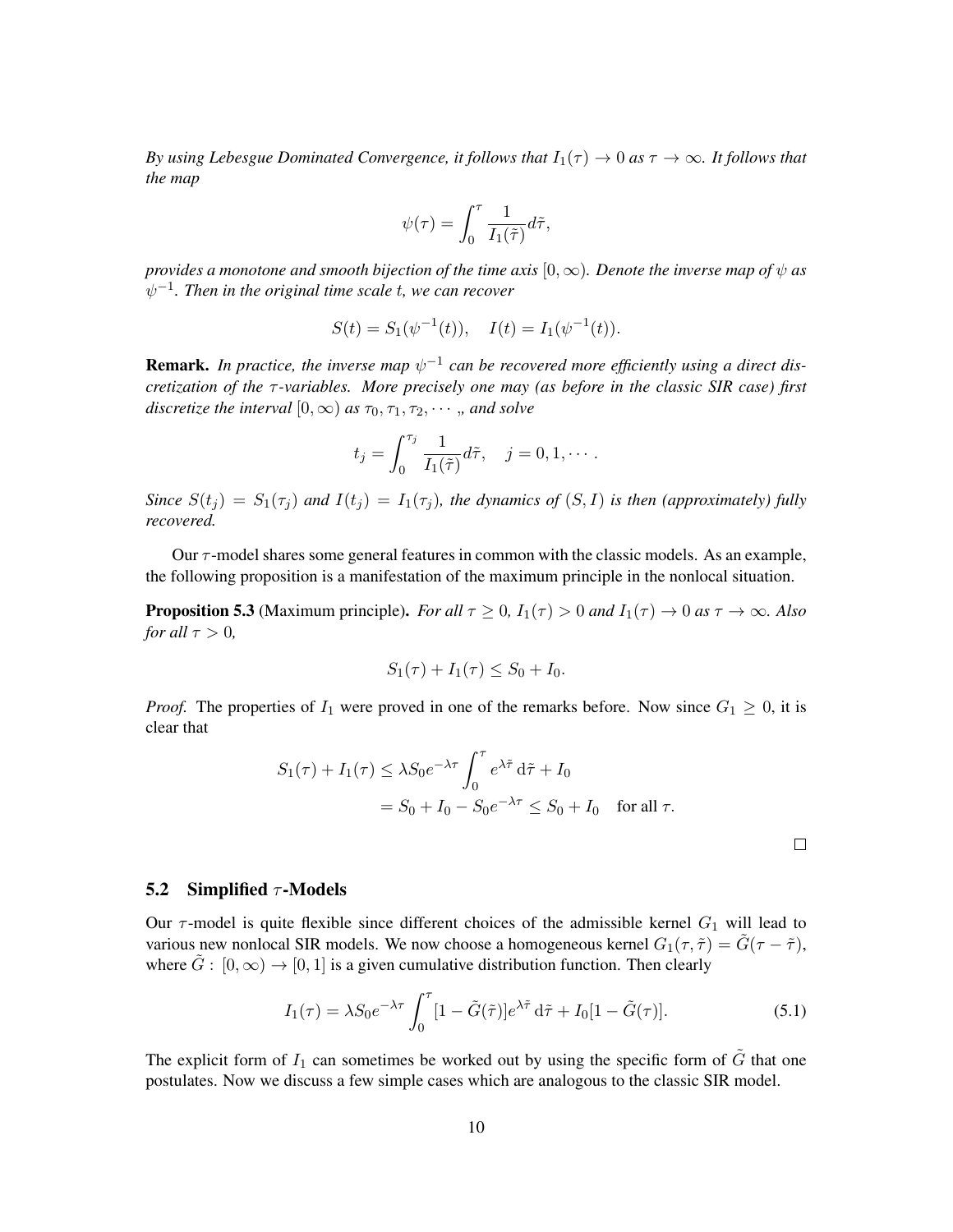Case 1:  $\tilde{G}(\tau) = 1 - e^{-A\tau}$  with  $0 < A < \lambda$ . It is easy to check that

$$
I_1 = \frac{\lambda S_0}{A - \lambda} e^{-\lambda \tau} + (I_0 - \frac{\lambda S_0}{A - \lambda}) e^{-A\tau}.
$$

Clearly  $I_1$  will first increase and then decrease to zero as  $\tau \to \infty$ . See Figure [3.](#page-10-0) This one corresponds to the case where the reproduction number is bigger than 1 in the classic SIR model.



<span id="page-10-0"></span>Figure 3: The function  $I_1$  in Case 1

Case 2: 
$$
\tilde{G}(\tau) = 1 - e^{-A\tau}
$$
 with  $\lambda < A < \lambda \left(1 + \frac{S_0}{I_0}\right)$  and  
\n
$$
I_1 = \frac{\lambda S_0}{A - \lambda} e^{-\lambda \tau} + (I_0 - \frac{\lambda S_0}{A - \lambda}) e^{-A\tau}.
$$

In this case  $I_1$  will monotonically decrease to zero as  $\tau \to \infty$ . See Figure [4.](#page-10-1) This one corresponds to the case where the reproduction number is less than or equal to 1 in the classical SIR model.



<span id="page-10-1"></span>Figure 4: The function  $I_1$  in Case 2

Case 3: An important difference from the classic SIR model is that in our  $\tau$ -model,  $I_1$  may exhibit several bumps, that is,  $I_1$  may have several local maximum points. To see this phenomenon in the case of at least two bumps, we shall need to make some further simplifications of the model [\(5.1\)](#page-9-0) by yet another stretching of the time axis. Since this formulation will be needed for the remaining part of this section, we shall record it here as a proposition.

**Proposition 5.4.** By using the change of variable  $s = s(\tau) = e^{\lambda \tau}$ , the model [\(5.1\)](#page-9-0) is equivalent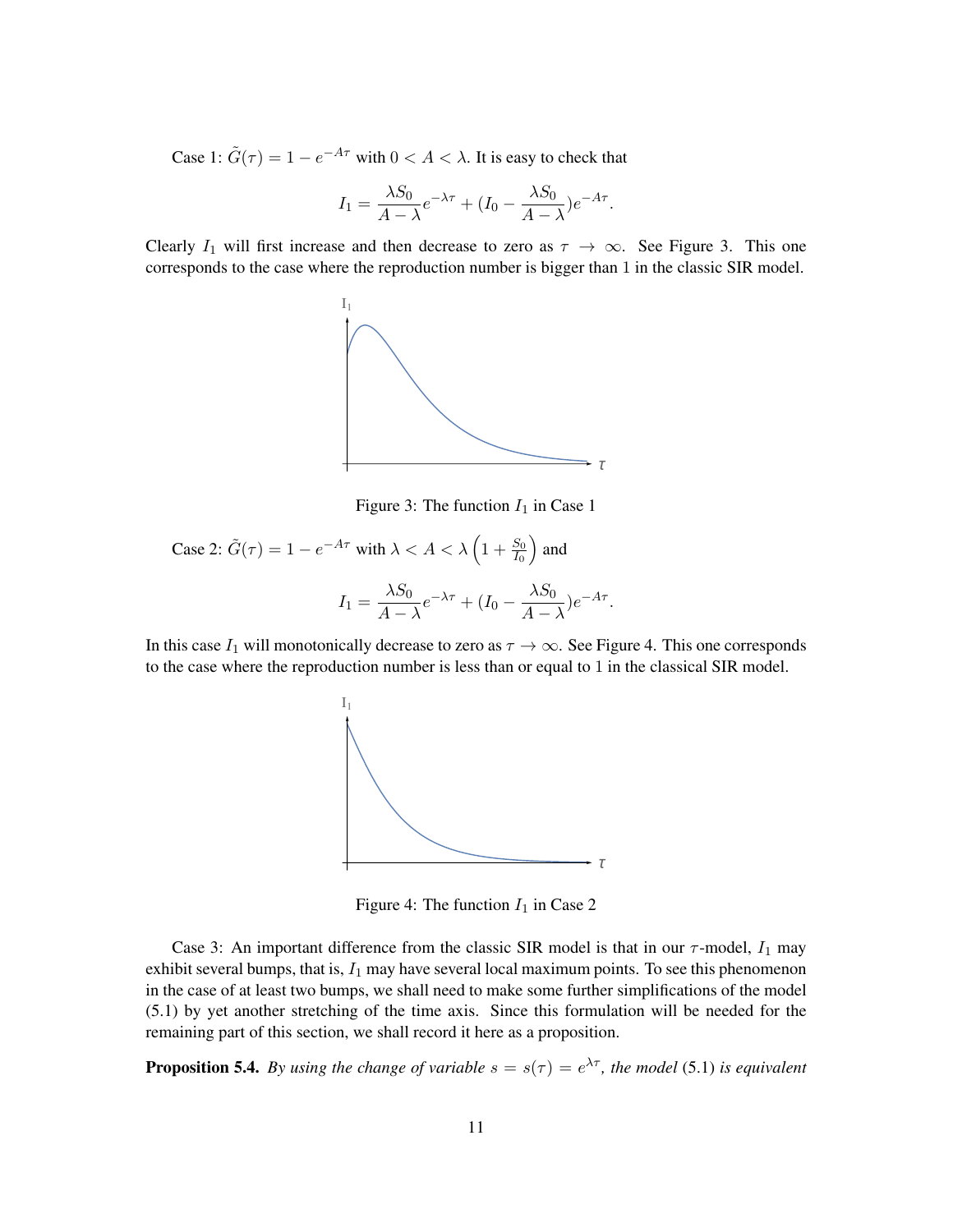*to the integral equation:*

<span id="page-11-0"></span>
$$
f(s) = \frac{\beta}{s} \int_1^s g(\tilde{s}) d\tilde{s} + g(s), \quad s \ge 1,
$$
\n(5.2)

*where*  $f(s) = \frac{I_1(\log(s)/\lambda)}{I_0}$ ,  $g(s) = 1 - \tilde{G}(\log(s)/\lambda)$  *and*  $\beta = S_0/I_0 > 0$ *. Note that*  $g(s)$  *is a given continuous non-increasing function defined on*  $[1,\infty)$  *such that*  $g(1) = 1$  *and*  $g(s) \rightarrow 0$  *as*  $s \rightarrow \infty$ .

*Proof.* The proof is obvious. One should note that (for later discussions) the monotonicity of  $I_1(\tau)$  is the same as the one of  $f(s)$ . Also observe that thanks to the transformation  $s = e^{\lambda \tau}$ , exponential decay in the  $\tau$  variable then translates to the power decay in the s-variable.  $\Box$ 

Remark. *From the relation*

$$
f(s) = \beta \cdot \frac{1}{s} \int_1^s g(\tilde{s}) \, d\tilde{s} + g(s),
$$

*one sees that*  $f(s) \gtrsim s^{-1}$  *for all s, thus*  $f$  *cannot have better than*  $s^{-1}$  *decay.* 

Remark. *As was already mentioned, our later results of this section will be stated in terms of the pair* (g, f) *with* g *being a given kernel function and* f *being the infected population in "*s*variable". The main difficulty in our constructions later is the requirement that the kernel function* g(s) *must monotonically decrease to zero when* s *tends to infinity. Somewhat surprisingly despite this rigid requirement there can still appear oscillations in the infected population by judicious choice of the kernel functions.*

<span id="page-11-1"></span>**Remark 5.5.** *The map*  $g \to f$  *in* [\(5.2\)](#page-11-0) *is invertible and in this sense g and* f *is in one to one correspondence. To see this, one can rewrite* [\(5.2\)](#page-11-0) *as*

$$
(s^{\beta} \int_1^s g(\tilde{s}) d\tilde{s})' = f(s) s^{\beta}.
$$

*Integrating and some simple algebra then yield*

$$
g(s) = -\beta s^{-\beta - 1} \int_1^s f(\tilde{s}) \tilde{s}^\beta d\tilde{s} + f(s),
$$
  
\n
$$
g'(s) = (s^{-\beta} \int_1^s \tilde{s}^\beta f(\tilde{s}) d\tilde{s})''
$$
  
\n
$$
= \beta(\beta + 1) s^{-\beta - 2} \int_1^s f(\tilde{s}) \tilde{s}^\beta d\tilde{s} - \beta \frac{f(s)}{s} + f'(s).
$$

To see the phenomenon of having at least two peaks in  $I_1$ , we now give an explicit computable (albeit not smooth) example in terms of f. Choose  $\beta = 2$  and a piecewise continuous function g as:

$$
g(s) := \begin{cases} \frac{1}{s}, & 1 \le s \le 2; \\ \frac{1}{2} & 2 \le s \le 2.1; \\ \frac{2.1}{2s} & s \ge 2.1. \end{cases}
$$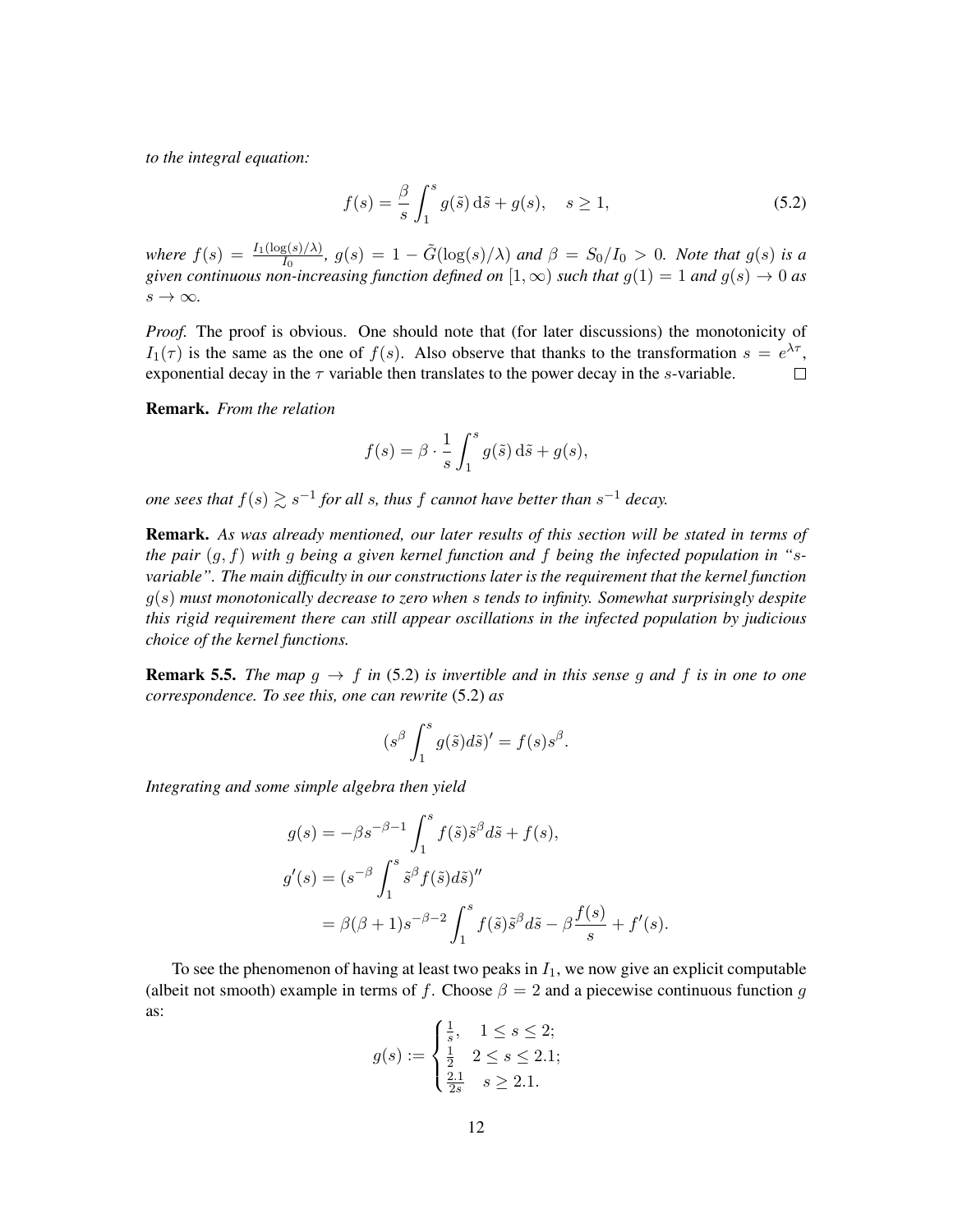Then

$$
f(s) := \begin{cases} \frac{2\ln(s)+1}{s}, & 1 \le s \le 2; \\ \frac{3}{2} + \frac{2\ln 2 - 2}{s} & 2 \le s \le 2.1; \\ \frac{2}{s} \left( \ln 2 + \frac{1}{20} + \frac{2.1}{2} \ln(\frac{s}{2.1}) \right) + \frac{2.1}{2s} & s \ge 2.1. \end{cases}
$$

The picture of this  $f(s)$  and  $I_1(\tau)$  can be illustrated in Figure [5](#page-12-0) below:



<span id="page-12-0"></span>Figure 5: The functions f, and  $I_1$  (with  $\lambda = 0.1$ ), in Case 3

Although the above  $q$  and  $f$  are not smooth, it provides some good evidence that one can hope to construct smooth solutions with two or more peaks. One should note, however, that a direct mollification of the q function may introduce  $O(1)$ -changes for the derivative of f near its original peak and thus may destroy the peak. On the other hand, if one prefers to mollifying directly the function  $f$  near its two peaks, then one has to make sure that  $g$  still remains monotonically decreasing after mollification, that is,

$$
g'(s) = \beta(\beta+1)s^{-\beta-2}\int_1^s f(\tilde{s})\tilde{s}^\beta d\tilde{s} - \beta\frac{f(s)}{s} + f'(s) \le 0, \quad \forall s.
$$

Now note that near the second peak of f,  $f'$  is not continuous and it has  $O(1)$ -jump around the peak. Since  $g'(2.1-) = 0$ , the above inequality may well stop being true after mollification due to this  $O(1)$ -change. For these considerations we shall present in detail the construction and also the mollification procedure in the remaining part of this section. Our main results in the next subsection are Proposition [5.7](#page-13-0) and Proposition [5.9](#page-17-0) which give the existence of solutions having multiple peaks. To clarify the meaning of peak solution, we now introduce a simple definition.

**Definition 5.6** (Peak). *A point*  $s_0 \in (1,\infty)$  *is said to be a peak (i.e. strict local max) for the function*  $f : [1, \infty) \to (0, \infty)$ *, if there exists a local neighborhood*  $\mathcal{N}_0$  *of*  $s_0$ *, such that*  $f(s)$  <  $f(s_0)$  for any  $s \in \mathcal{N}_0$ ,  $s \neq s_0$ . In particular, if f is  $C^2$ ,  $f'(s_0) = 0$  and  $f''(s_0) < 0$ , then  $s_0$  is a *peak for* f*.*

Our main objective is to find kernel functions  $q$  which decrease monotonically to zero such that the resulting infected population f possesses multiple peaks. Thanks to the algebra in Remark [5.5,](#page-11-1) it suffices for us to construct a positive function  $f$  with multiple peaks and obeying the nonlocal inequality  $g' < 0$  (along with decay conditions at infinity) i.e.:

$$
\beta(\beta+1)s^{-\beta-2}\int_1^s f(\tilde{s})\tilde{s}^\beta d\tilde{s} - \beta\frac{f(s)}{s} + f'(s) < 0, \quad \forall \, s \ge 1.
$$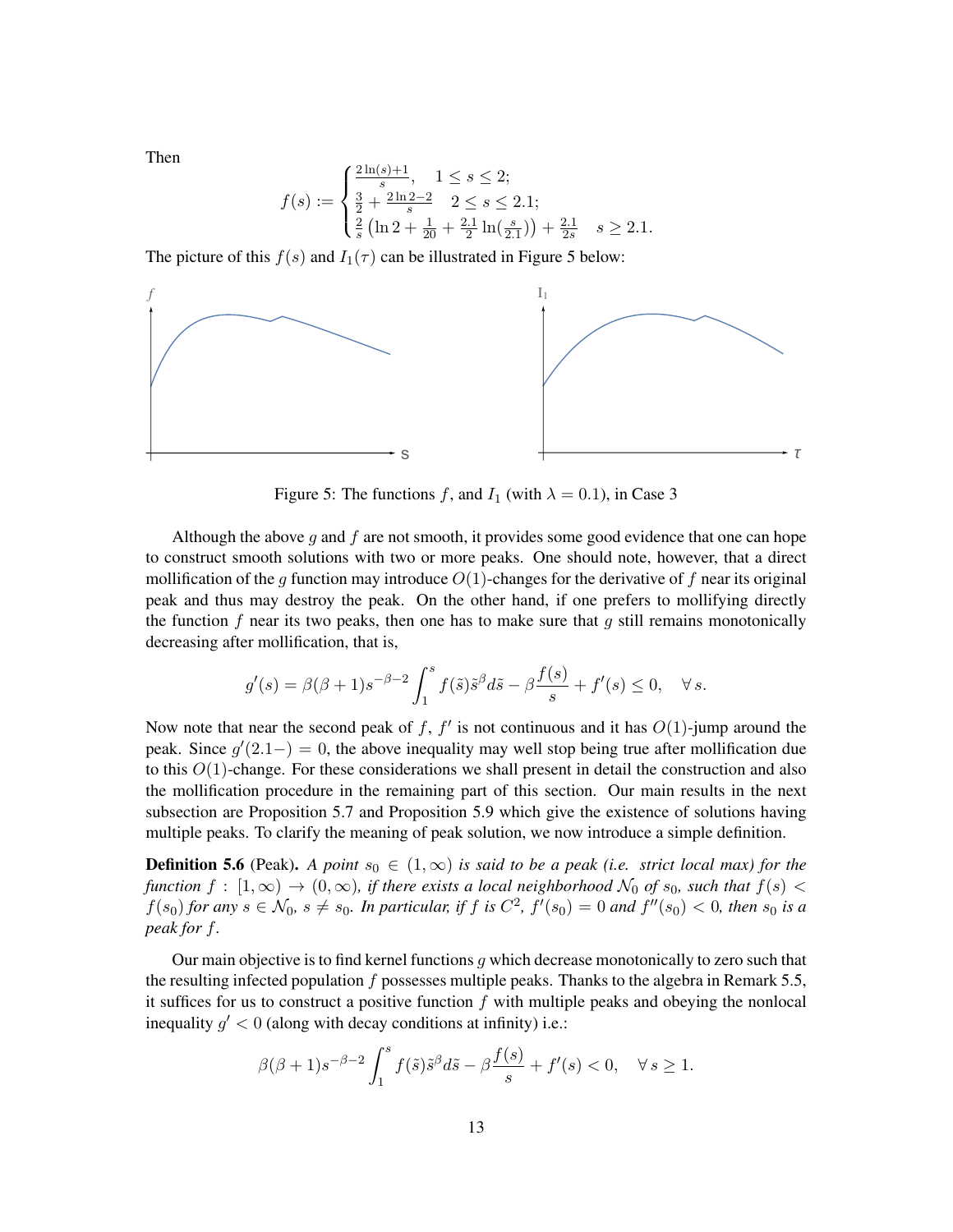Achieving the above inequality point-wisely together with  $C^{\infty}$ -smoothness turns out to be a delicate task, and to elucidate the main ideas we shall present a rough result first (Proposition [5.7\)](#page-13-0) which will be upgraded later in Proposition [5.9.](#page-17-0) In both propositions we shall slightly change the notation and denote  $f$  by  $I$ , that is,

$$
I(s) = \frac{\beta}{s} \int_1^s g(\tilde{s})d\tilde{s} + g(s), \quad s \ge 1;
$$

and equivalently

$$
g(s) = -\beta s^{-\beta - 1} \int_1^s I(\tilde{s}) \tilde{s}^\beta d\tilde{s} + I(s),
$$
  
\n
$$
g'(s) = (s^{-\beta} \int_1^s \tilde{s}^\beta I(\tilde{s}) d\tilde{s})''
$$
  
\n
$$
= \beta(\beta + 1) s^{-\beta - 2} \int_1^s I(\tilde{s}) \tilde{s}^\beta d\tilde{s} - \beta \frac{I(s)}{s} + I'(s).
$$

#### 5.3 Peak Solutions

Case 4a: existence of arbitrarily (finitely) many peaks. We first show that it is possible to admit finitely many peaks (as many as possible). A stronger result will be established in forthcoming Case 4b (compare with Proposition [5.9\)](#page-17-0).

<span id="page-13-0"></span>**Proposition 5.7** (Finitely many peaks, rough control). Let  $\beta > 0$ . For any integer  $m_0 \ge 1$  and  $\varphi(a) < \theta < 1$ , there exist a family of  $C^{\infty}$ -smooth functions  $I = I(s) : [1, \infty) \to (0, \infty)$  such *that*

<span id="page-13-1"></span>
$$
\left(s^{-\beta} \int_1^s I(\tilde{s}) \tilde{s}^\beta d\tilde{s}\right)''
$$
  
=  $\beta(\beta + 1) s^{-\beta - 2} \int_1^s I(\tilde{s}) \tilde{s}^\beta d\tilde{s} - \beta s^{-1} I(s) + I'(s) < 0, \quad \forall 1 \le s < \infty.$  (5.3)

 $Furthermore \ I(s) \lesssim s^{-\theta},\ |I'(s)| \lesssim s^{-1-\theta},$  and  $I(s)$  has at least  $m_0$  strict local maxima located *at some points*  $s_1, s_2, \dots, s_{m_0}$ , such that  $I'(s_j) = 0$ ,  $I''(s_j) < 0$  for any  $1 \leq j \leq m_0$ .

Remark. *First observe that it suffices for us to construct a piecewise smooth* I(s) *(overall as a Lipschitz continuous function) which satisfies* [\(5.3\)](#page-13-1) *except at one point*  $s = \overline{S}_0$ *. Then mollifying such*  $I(s)$  *around*  $s = \overline{S}_0$  *suitably easily yields the desired smooth function still satisfying* [\(5.3\)](#page-13-1). *Indeed, suppose*  $I(s)$  *satisfies* [\(5.3\)](#page-13-1) *for*  $1 \le s < \overline{S}_0$  *and*  $s > \overline{S}_0$  *respectively,*  $I(s)$  *decays to zero as s tends to infinity and*  $I(s)$  *has*  $m_0$  *<i>local maxima inside the interval*  $(1, \overline{S}_0)$ *. Also assume*  $I(\cdot)$  *is*  $C^{\infty}$  for  $s < \overline{S}_0$  and  $s > \overline{S}_0$  respectively, and the LHS of [\(5.3\)](#page-13-1) is bounded above by some uniform *negative constant for s close to*  $\overline{S}_0$ *. Then* 

$$
g(s) = \left(s^{-\beta} \int_1^s I(\tilde{s}) \tilde{s}^\beta d\tilde{s}\right)' = -\beta s^{-\beta - 1} \int_1^s I(\tilde{s}) \tilde{s}^\beta d\tilde{s} + I(s)
$$

satisfies  $g'(s) < 0$  for  $s < \overline{S}_0$  and  $s > \overline{S}_0$ , and  $g'(s) < -c_0 < 0$  for  $s$  close to  $\overline{S}_0$  ( $c_0 > 0$  is some *constant). This (together with the decay of* g *at infinity) implies that* g *is Lipschitz,* g > 0 *for all* s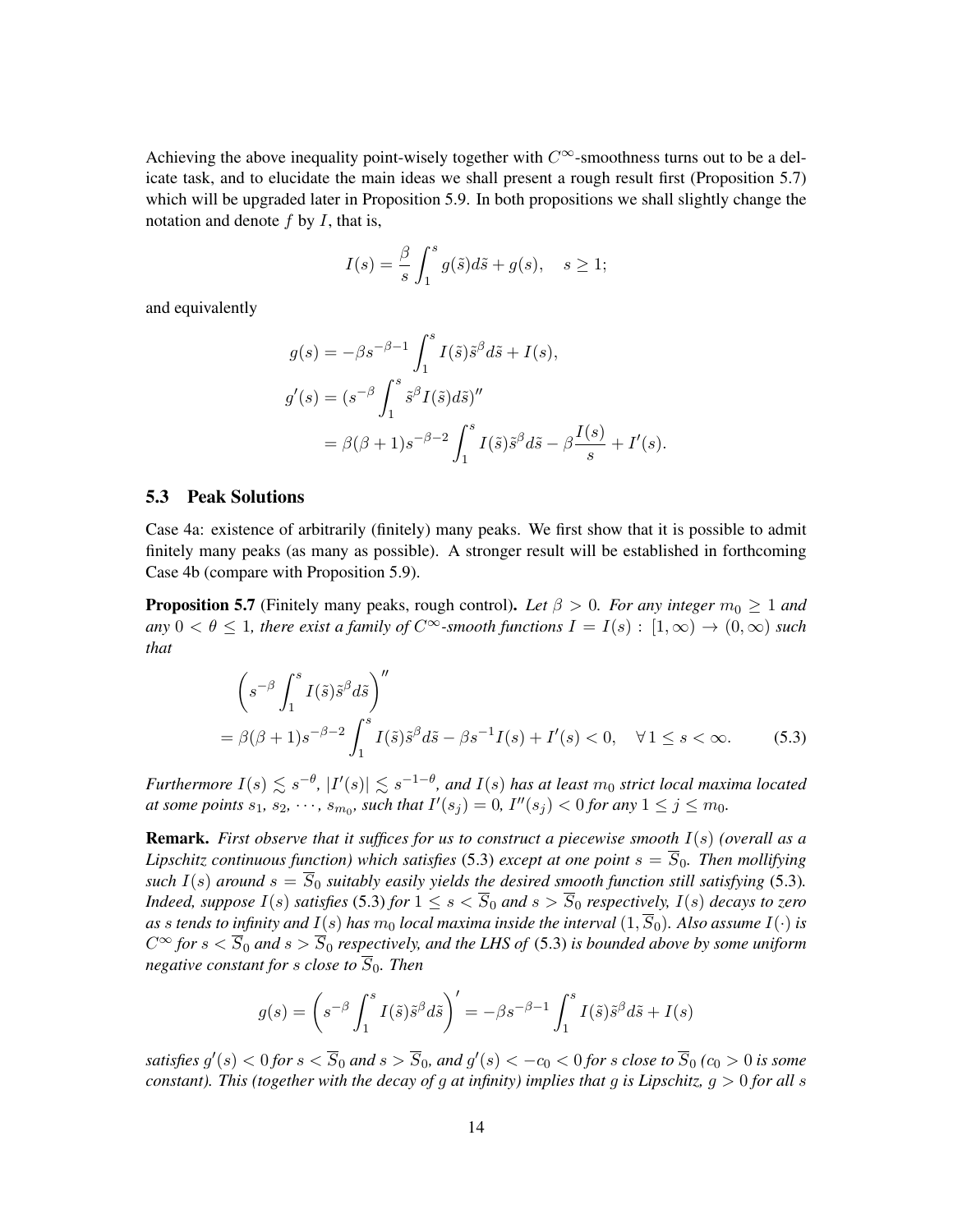*and* g *is strictly monotonically decreasing. Define* gsmooth *to be a suitable mollification of* g *(the mollification is only done in a sufficiently small neighborhood of*  $s = \overline{S}_0$ *). Define* 

$$
I_{\text{smooth}}(s) = s^{-\beta} \cdot \left( s^{\beta} \int_{1}^{s} g_{\text{smooth}}(\tilde{s}) d\tilde{s} \right)' = \beta \frac{\int_{1}^{s} g_{\text{smooth}}(\tilde{s}) d\tilde{s}}{s} + g_{\text{smooth}}(s).
$$

*Then*  $I_{\text{smooth}}$  *is clearly positive,*  $C^{\infty}$  *and satisfies* [\(5.3\)](#page-13-1)*. Furthermore*  $I_{\text{smooth}}$  *has at least*  $m_0$ *local maxima since it inherits the local maxima of*  $I(\cdot)$  *inside the interval*  $(1, \overline{S}_0)$  *as long as the mollification is done away from the local maxima (note that* Ismooth *may generate some new maxima near the point*  $\overline{S_0}$  *since mollification is done for the q function*).

Remark. *We clarify a bit more in detail the "suitable" mollification procedure for the* g*-function alluded to in the previous remark. The main point is to preserve strict monotonicity whilst achieving*  $C^{\infty}$ -smoothness. To be precise, assume g is  $C^{\infty}$  except at  $s = \overline{S}_0$ ,  $g' < 0$  for  $s \neq \overline{S}_0$ , and  $g'(s) < -c_0 < 0$  for  $|s - \overline{S}_0| < 2\delta_0$  ( $\delta_0 > 0$  is sufficiently small). Choose a  $C^{\infty}$ -smooth radial *decreasing bump function*  $\phi_0$  *such that*  $\phi_0(x) = \exp(-\frac{1}{1-x^2})$  *for*  $\frac{2}{3} < |x| < 1$ ,  $\phi_0(x) = 1$  *for*  $|x| < \frac{1}{3}$  $\frac{1}{3}$ *, and*  $\phi_0(x) = 0$  for  $|x| \ge 1$ *. Define* 

$$
h(s) = g'(s) \left( 1 - \phi_0 \left( \frac{s - \overline{S}_0}{\delta_0} \right) \right) - a \cdot \phi_0 \left( \frac{s - \overline{S}_0}{\delta_0} \right),
$$

*where the constant* a > 0 *is chosen such that*

$$
\int_{\overline{S}_0 - \delta_0}^{\overline{S}_0 + \delta_0} h(s) ds = \int_{\overline{S}_0 - \delta_0}^{\overline{S}_0 + \delta_0} g'(s) ds.
$$

*Define*  $c_1 = \min\{c_0, a\} > 0$ *. Then clearly for all*  $|s - \overline{S}_0| \le \delta_0$ *, one has* 

$$
h(s) < -c_1 < 0.
$$

 $Also h(s) = g'(s) for |s - \overline{S}_0| > \delta_0.$  Define

$$
g_{\text{smooth}}(s) = g(1) + \int_1^s h(\tilde{s})d\tilde{s}.
$$

*Then it is not difficult to check that*  $g_{\text{smooth}}(s) = g(s)$  *for*  $s < \overline{S}_0 - \delta_0$  *or*  $s > \overline{S}_0 + \delta_0$ *, and*  $g'_{\rm smooth} < 0$  for all s. Thus  $g_{\rm smooth}$  is the desired  $C^{\infty}$  function.

Remark. *The basic idea of the construction of the function* I(s) *is as follows. First if we ignore the constraint of having*  $m_0$  *local maxima, we can choose*  $I(s)$  *piece-wisely as* 

$$
I(s) = \begin{cases} 1, & 1 \le s < \overline{S}_0, \\ (\frac{\overline{S}_0}{s})^\theta, & s > \overline{S}_0, \end{cases}
$$

*where*  $0 < \theta \le 1$ *. It is easy to check that the inequality* [\(5.3\)](#page-13-1) *holds for*  $s < \overline{S}_0$ *. For*  $s > \overline{S}_0$ *, one observes that*

$$
s^{-\beta} \int_{1}^{s} I(\tilde{s}) \tilde{s}^{\beta} d\tilde{s} = s^{-\beta} \int_{1}^{\overline{S}_{0}} \tilde{s}^{\beta} d\tilde{s} + s^{-\beta} \int_{\overline{S}_{0}}^{s} \tilde{s}^{\beta} \cdot (\frac{\overline{S}_{0}}{\tilde{s}})^{\theta} d\tilde{s}
$$
  

$$
= s^{-\beta} \left( \frac{\overline{S}_{0}^{\beta+1} - 1}{\beta + 1} - \frac{\overline{S}_{0}^{\beta+1}}{\beta - \theta + 1} \right) + s^{1-\theta} \frac{\overline{S}_{0}^{\theta}}{\beta - \theta + 1}
$$

.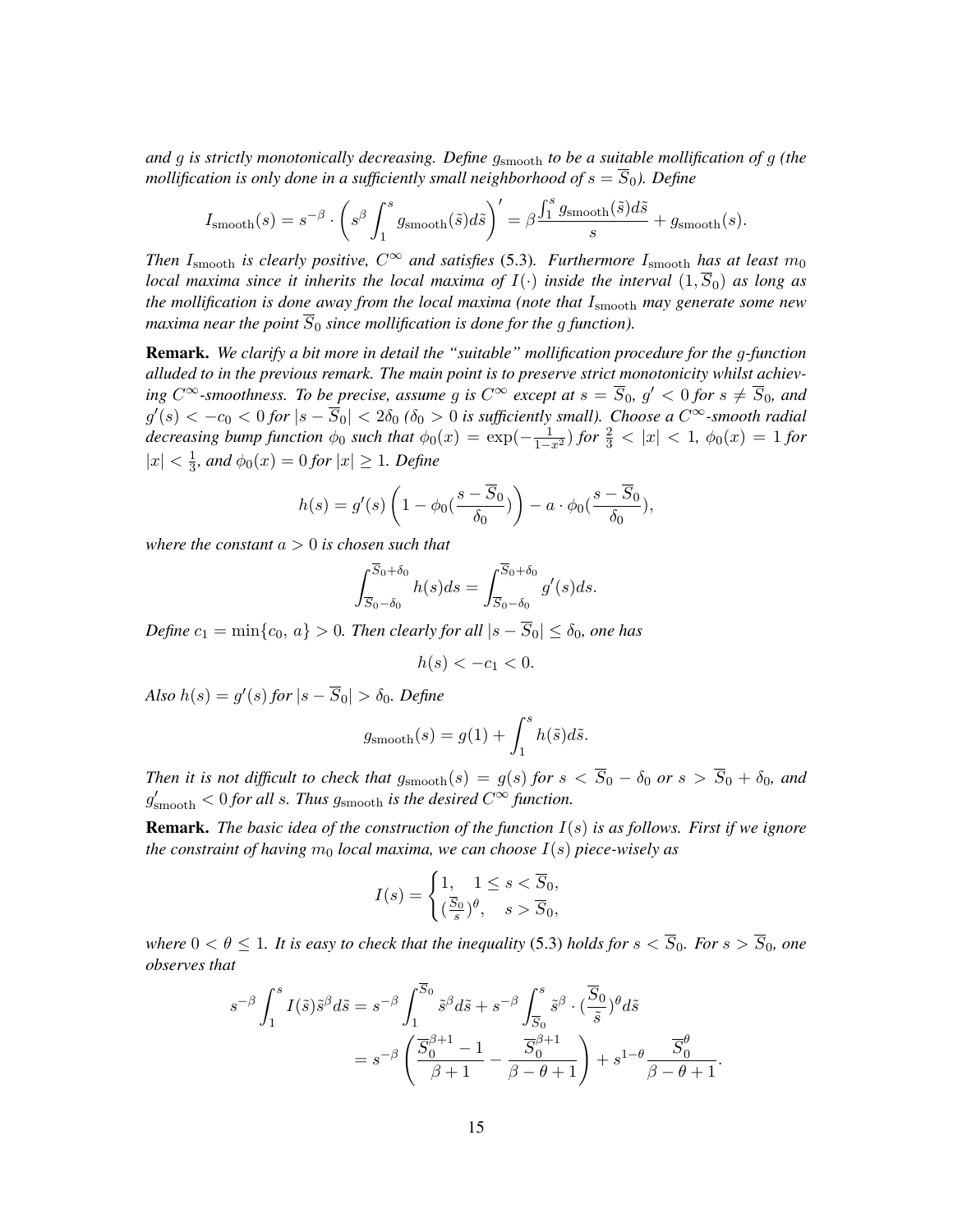*This then clearly yields* [\(5.3\)](#page-13-1) *thanks to the condition*  $0 < \theta \leq 1$ *. Now to finish the construction we can use an "* $\epsilon$ -perturbation" idea to create  $m_0$  *local maxima in the range*  $1 \leq s < \overline{S}_0$ . The *mollification then shows that one has at least*  $m_0$  *local maxima.* 

*Proof.* Define

$$
I(s) = \begin{cases} 1 + \epsilon \cdot e^{-s} \sin s, & 1 \le s \le \overline{S}_0; \\ \alpha_1(\frac{\overline{S}_0}{s})^{\theta}, & s > \overline{S}_0, \end{cases}
$$

where  $\alpha_1 = 1 + \epsilon e^{-\overline{S}_0} \sin \overline{S}_0$ , and the parameters  $(\epsilon, \overline{S}_0)$  will be specified momentarily. It will become clear from the description below that we obtain a family of functions. Furthermore  $I(s)$ is piecewise  $C^{\infty}$  and by using mollification (see the Remarks before)  $I(s)$  can be made arbitrarily smooth.

First it is easy to check that the function  $e^{-s}$  sin s has strict local maxima at the points  $s =$  $(n+\frac{1}{4})$  $\frac{1}{4}$ ) $\pi$ ,  $n = 0, 2, 4, \cdots$ . We can take  $\overline{S}_0 = (2(m_0-1)+\frac{1}{4}+\eta_0)\pi$  with  $\eta_0 > 0$  being sufficiently small. This obviously guarantees that  $I(\cdot)$  admits precisely  $m_0$  strict local maxima located inside the interval  $(1, \overline{S}_0)$ .

Next observe that in [\(5.3\)](#page-13-1) if we plug in the main order  $I(s) \equiv 1$  we obtain the value  $-\beta$ . Thus by choosing  $0 < \epsilon < 1$  sufficiently small ( $\epsilon$  can depend on  $\overline{S}_0$  and  $\beta$ ) one can guarantee that the LHS of [\(5.3\)](#page-13-1) is always less than  $-\beta/2$  for  $1 \leq s < \overline{S}_0$ .

Finally we need to check [\(5.3\)](#page-13-1) for  $\overline{S}_0 < s < \infty$ . Clearly

$$
s^{-\beta} \int_{1}^{s} I(\tilde{s}) \tilde{s}^{\beta} d\tilde{s} = s^{-\beta} \int_{1}^{\overline{S}_{0}} \tilde{s}^{\beta} d\tilde{s} + s^{-\beta} \int_{1}^{\overline{S}_{0}} \tilde{s}^{\beta} \cdot \epsilon e^{-\tilde{s}} \sin \tilde{s} d\tilde{s} + \alpha_{1} s^{-\beta} \int_{\overline{S}_{0}}^{s} \tilde{s}^{\beta} \cdot (\frac{\overline{S}_{0}}{\tilde{s}})^{\theta} d\tilde{s}
$$

$$
= s^{-\beta} \left( \frac{\overline{S}_{0}^{\beta+1} - 1}{\beta + 1} - \alpha_{1} \frac{\overline{S}_{0}^{\beta+1}}{\beta - \theta + 1} + C_{1} \cdot \epsilon \right) + \alpha_{1} s^{1 - \theta} \frac{\overline{S}_{0}^{\theta}}{\beta - \theta + 1},
$$

where  $C_1 = \int_1^{S_0} \tilde{s}^{\beta} e^{-\tilde{s}} \sin \tilde{s} d\tilde{s}$ . By choosing  $\epsilon < \frac{1}{2(\beta+1)} \cdot \frac{1}{|C_1|+1}$ , one can clearly fulfill [\(5.3\)](#page-13-1) for  $\overline{S}_0 < s < \infty$ . Furthermore the LHS of [\(5.3\)](#page-13-1) is bounded above by some uniform negative constant for s close to  $\overline{S}_0$ .

Case 4b: More refined results: existence of arbitrarily finitely many peaks with precise control of the location of maxima.

<span id="page-15-1"></span>**Lemma 5.8.** *Let*  $\beta > 0$  *and*  $1 < \overline{S}_0 < \infty$ *. There exists*  $\theta_0 = \theta_0(\beta, \overline{S}_0) \in (0, 1)$ *, such that for any*  $0 < \theta < \theta_0$ , there exists  $f : [1, \infty) \to (0, \infty)$  satisfying the following properties:

- $f \in C^{\infty}$ , and  $|f(s)| \lesssim s^{-\theta}$ ,  $|f'(s)| \lesssim s^{-\theta-1}$  for all s.
- For some  $0 < \eta_0 < 1$  ( $\eta_0 > 0$  is a tunable parameter which can be made as small as *possible), one has*  $f(s) \equiv 1$  *for*  $1 \le s \le \overline{S}_0 - \eta_0$ *, and*  $f'(s) < 0$  *for all*  $s > \overline{S}_0 - \eta_0$ *.*
- *There exists a constant*  $c_1 > 0$ *, such that for all*  $1 \leq s < \infty$ *,*

$$
\left(s^{-\beta}\int_1^s f(\tilde{s})\tilde{s}^\beta d\tilde{s}\right)'' + c_1s^{-\theta - 1} < 0. \tag{5.4}
$$

<span id="page-15-0"></span> $\Box$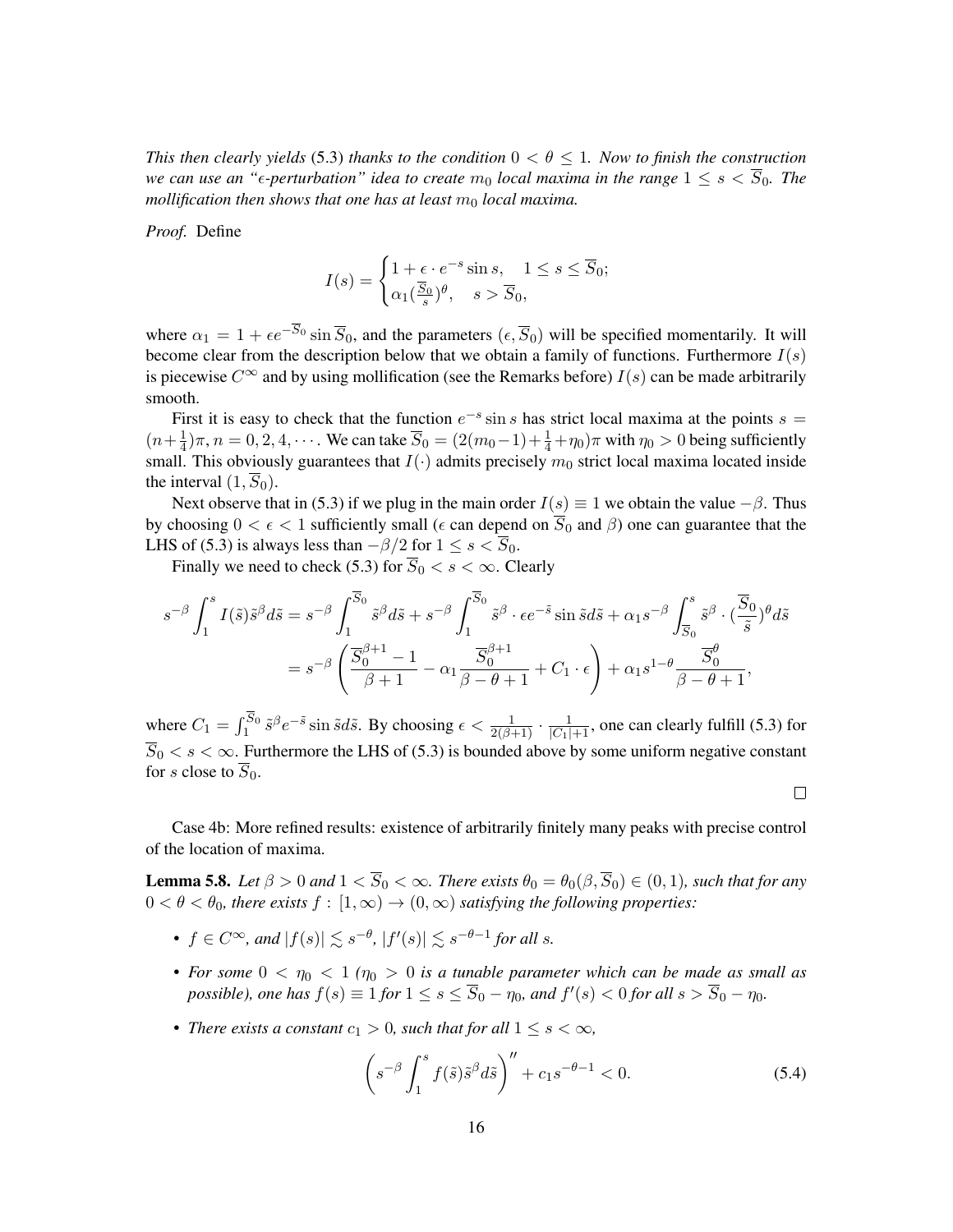*Proof.* We first define a  $C^1$ -function as:

$$
f_0(\tau) = \begin{cases} 1, & 1 \le \tau \le \overline{S}_0, \\ \frac{1}{1-\theta}((\frac{\overline{S}_0}{\tau})^{\theta} - \theta \frac{\overline{S}_0}{\tau}), & \tau > \overline{S}_0, \end{cases}
$$

where  $\theta \in (0, 1)$  will be taken sufficiently small. For [\(5.4\)](#page-15-0) the regime  $s \leq \overline{S}_0$  is easy to check. For  $s > \overline{S}_0$ , we have

$$
s^{-\beta} \int_{1}^{s} f_{0}(\tilde{s}) \tilde{s}^{\beta} d\tilde{s}
$$
  
=  $s^{-\beta} \left( \frac{\overline{S}_{0}^{\beta+1} - 1}{\beta+1} - \frac{1}{1-\theta} \cdot \frac{1}{\beta-\theta+1} \overline{S}_{0}^{\beta+1} + \frac{\theta}{1-\theta} \cdot \frac{1}{\beta} \overline{S}_{0}^{\beta+1} \right)$   
+  $\frac{1}{1-\theta} \cdot \frac{1}{\beta-\theta+1} \cdot \overline{S}_{0}^{\theta} \cdot s^{1-\theta} - \frac{\theta}{1-\theta} \cdot \overline{S}_{0} \cdot \frac{1}{\beta}.$ 

Now note that if we take  $\theta$  such that

$$
\frac{\theta}{1-\theta} \cdot \frac{1}{\beta} \overline{S}_0^{\beta+1} \le \frac{1}{\beta+1},
$$

then we obtain

$$
s^{-\beta} \int_1^s f_0(\tilde{s}) \tilde{s}^{\beta} d\tilde{s}
$$
  
=  $-A_1 s^{-\beta} + A_2 s^{1-\theta} - A_3$ ,

where  $A_i > 0$  are constants. This clearly yields a concave function satisfying [\(5.4\)](#page-15-0).

Now to finish the construction we just need to mollify  $f_0$  around  $\overline{S}_0$  whilst keeping the con-straint [\(5.4\)](#page-15-0) (with a smaller constant  $c_1$  if necessary). Let  $\phi_0 \in C_c^{\infty}(\mathbb{R})$  be radial decreasing such that  $\phi_0(x) = \exp(-\frac{1}{1-x^2})$  for  $\frac{2}{3} < |x| < 1$ ,  $\phi_0(x) = 1$  for  $|x| < \frac{1}{3}$  $\frac{1}{3}$ , and  $\phi_0(x) = 0$  for  $|x| \ge 1$ .

Take small constant  $\eta_0 > 0$  and define

$$
h(s) = f_0'(s) \left( 1 - \phi_0(\frac{s - \overline{S}_0}{\eta_0}) \right) - a\phi_0(\frac{s - \overline{S}_0}{\eta_0}),
$$

where  $a > 0$  satisfies

$$
a \int \phi_0(x) dx = - \int f'_0(\overline{S}_0 + \eta_0 x) \phi_0(x) dx.
$$

Observe that  $h(s) < 0$  for all  $s > \overline{S}_0 - \eta_0$ . Define  $f(s) = f_0(1) + \int_1^s h(\tilde{s}) d\tilde{s}$ . Clearly  $f(s) =$  $f_0(s)$ ,  $f'(s) = f'_0(s)$  for  $|s - \overline{S}_0| > \eta_0$ . For  $|s - \overline{S}_0| \leq \eta_0$ , we have  $|f'(s) - f'_0(s)| = O(\eta_0)$ ,  $|f(s) - f_0(s)| = O(\eta_0^2)$ . Then for  $|s - \overline{S}_0| < \eta_0$ , we have

$$
\left(s^{-\beta}\int_{1}^{s}f(\tilde{s})\tilde{s}^{\beta}d\tilde{s}\right)^{''}
$$
  
=  $\beta(\beta+1)s^{-\beta-2}\int_{1}^{s}f(\tilde{s})\tilde{s}^{\beta}d\tilde{s} - \beta s^{-1}f(s) + f'(s)$   
=  $\beta(\beta+1)s^{-\beta-2}\int_{1}^{s}f_{0}(\tilde{s})\tilde{s}^{\beta}d\tilde{s} - \beta s^{-1}f_{0}(s) + f'_{0}(s) + O(\eta_{0}).$ 

By further shrinking  $\eta_0$  it is then easy to fulfill the constraint [\(5.4\)](#page-15-0).

 $\Box$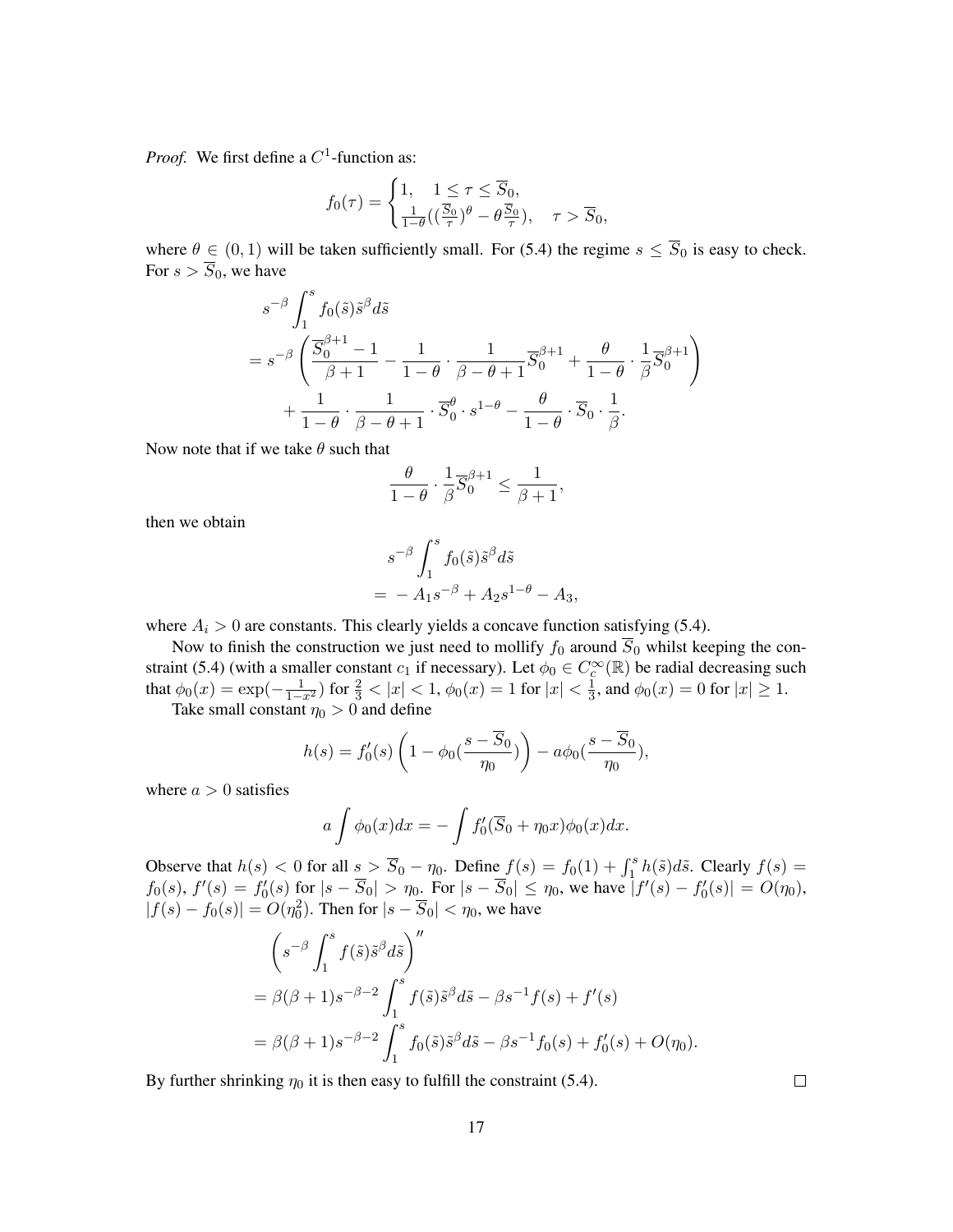Remark. *Alternatively, one can use the usual convolution to define (a slightly different version of* )  $f(s)$  *as follows: first extend*  $f_0(s)$  *to* R *such that*  $f_0(s) = 1$  *for*  $s \le 0$ *. Then for*  $\eta_0 > 0$  *let*  $\phi_{\eta_0}(x)=\eta_0^{-1}\phi_0(x/\eta_0)/\|\phi_0\|_1$ . Define f as the restriction of the convolution  $f_0*\phi_{\eta_0}$  to the axis  $[1, ∞)$ *. Note that*  $f \equiv 1$  *on*  $[1, \overline{S}_0 - \eta_0]$  *and*  $f' < 0$  *on*  $(\overline{S}_0 - \eta_0, ∞)$ *. The estimates* 

$$
|f(s) - f_0(s)| \lesssim s^{-1-\theta} \cdot \eta_0, \quad \forall s,
$$
  

$$
|f'(s) - f'_0(s)| \lesssim s^{-2-\theta} \cdot \eta_0, \quad \forall s > \overline{S}_0 + \eta_0,
$$
  

$$
|f'(s)| \lesssim \eta_0, \quad \forall \overline{S}_0 - \eta_0 \le s \le \overline{S}_0 + \eta_0,
$$

*then yield the result.*

The following is a strengthened version of Proposition [5.7.](#page-13-0)

<span id="page-17-0"></span>**Proposition 5.9** (Finitely many peaks, precise control). Let  $\beta > 0$ . For any  $1 < M_1 < M_2 < \infty$ , *any integer*  $m_0 \geq 1$ *, and any*  $m_0$  *different points*  $\{s_j\}_{j=1}^{m_0}$  *(WLOG*  $s_1 < s_2 < \cdots < s_{m_0}$ ) in the *interval*  $(M_1, M_2)$ *, one can find a*  $C^{\infty}$ -smooth function  $I = I(s) : [1, \infty) \to (0, \infty)$  such that *the following hold:*

• *For all*  $1 \leq s < \infty$ *,* 

<span id="page-17-2"></span>
$$
\left(s^{-\beta}\int_{1}^{s}I(\tilde{s})\tilde{s}^{\beta}d\tilde{s}\right)^{\prime\prime}
$$
  
=  $\beta(\beta+1)s^{-\beta-2}\int_{1}^{s}I(\tilde{s})\tilde{s}^{\beta}d\tilde{s}-\beta s^{-1}I(s)+I^{\prime}(s)<0.$  (5.5)

- For some  $0 < \theta < 1$ ,  $I(s) \lesssim s^{-\theta}$ ,  $|I'(s)| \lesssim s^{-1-\theta}$ , for all  $s \geq 1$ .
- $I(s)$  has  $m_0$  strict local maxima located at the points  $s_1, s_2, \dots, s_{m_0}$ , such that  $I'(s_j) = 0$ ,  $I''(s_j) < 0$  for any  $1 \le j \le m_0$ .
- $I(s)$  has no other peaks besides the points  $\{s_j\}_{j=1}^{m_0}$ . More precisely, there are points  $a_1 <$  $b_1 < a_2 < b_2 < \cdots < a_{m_0} < b_{m_0} < a_{m_0+1}$ , such that
	- $-I(s) = 1$  *for*  $1 \le s \le a_1, b_i \le s \le a_{i+1}$  *(i = 1, ..., m<sub>0</sub>)*;
	- $-I(a_{m_0+1}) = 1$  and  $I'(s) < 0$  on  $(a_{m_0+1}, \infty)$ ;
	- $\sim$  *On each interval*  $(a_j, b_j)$ ,  $I(s)$  *has a peak at*  $s = s_j$ *, and*  $I'(s) > 0$  *for*  $a_j < s < s_j$ *,*  $I'(s) < 0$  for  $s_j < s < b_j$ .

*Proof.* We first let  $\overline{S}_0 = M_2$  and choose  $f(s)$  by using Lemma [5.8.](#page-15-1) Take a radial decreasing bump function<sup>[2](#page-17-1)</sup>  $\phi_1 \in C_c^{\infty}(\mathbb{R})$  with  $\phi_1(x) = e^{-\frac{1}{1-x^2}}$  for  $|x| < 1$ ,  $\phi_1(x) = 0$  for  $|x| > 1$ . Define

$$
I(s) = f(s) + \sum_{j=1}^{m_0} \delta_0^3 \phi_1(\frac{s - s_j}{\delta_0}),
$$

where  $\delta_0 \ll \min_{0 \le j \le m_0} |s_{j+1} - s_j|$  (here  $s_0 = M_1$ ,  $s_{m_0+1} = M_2 - \eta_0$  where  $\eta_0$  is in Lemma [5.8\)](#page-15-1) will be taken sufficiently small (such that [\(5.5\)](#page-17-2) is satisfied). For  $1 \le j \le m_0$ , define  $a_j = s_j - \delta_0$ ,  $b_i = s_i + \delta_0$ . Define  $a_{m_0+1} = M_2 - \eta_0$ . It is then not difficult to check that  $I(s)$  fulfills the desired properties.  $\Box$ 

<span id="page-17-1"></span><sup>&</sup>lt;sup>2</sup>Note that here we choose the bump function  $\phi_1$  to have a "strict" peak instead of a flat maximum at the center.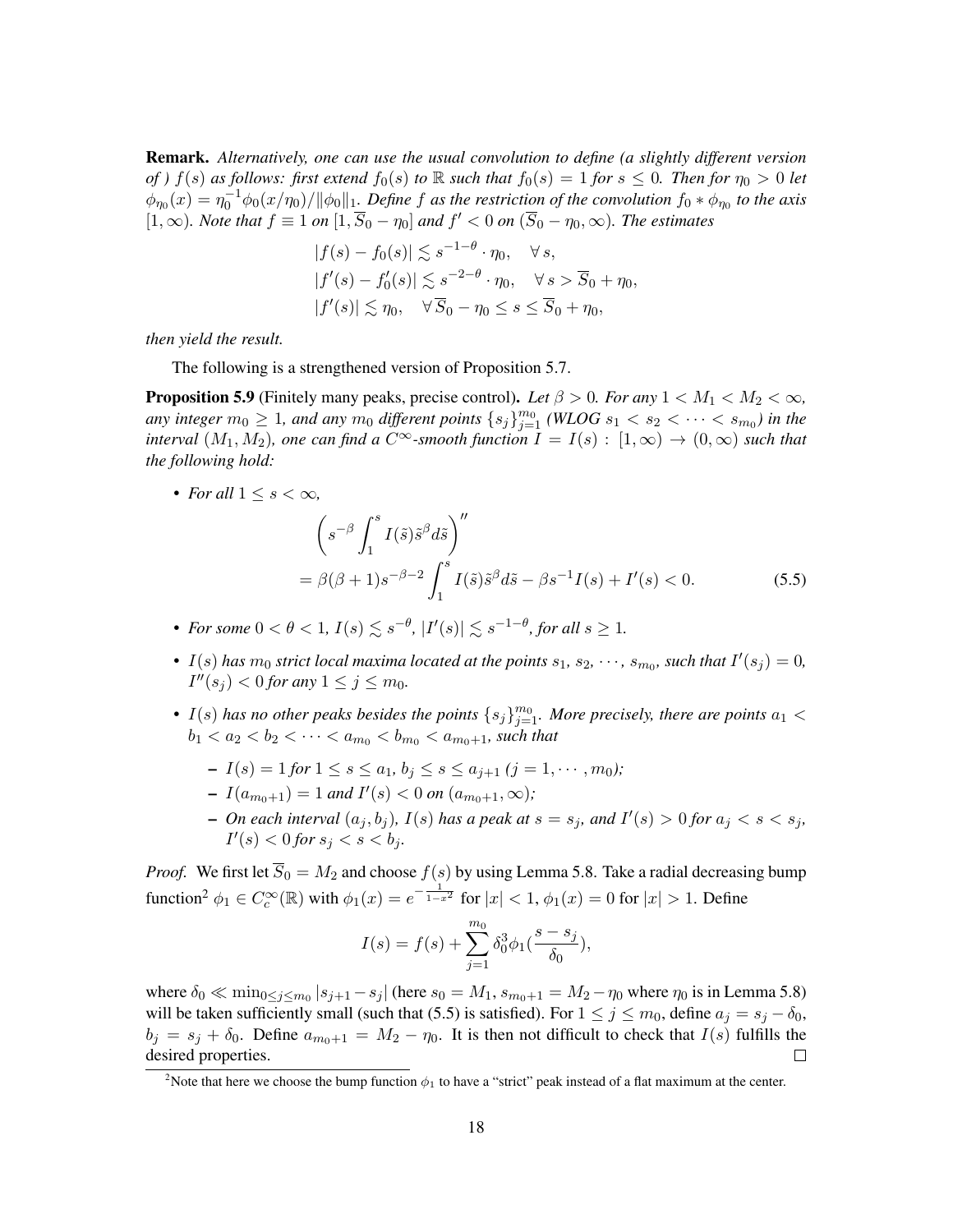<span id="page-18-0"></span>Remark 5.10. *It is even possible to modify slightly the above construction and construct a function* I(s) *having infinitely many peaks within* (M1, M2)*. Take a sequence of increasing points*  $s_j \to s_\infty \in (M_1, M_2)$ *. Define* 

$$
I(s) = f(s) + \sum_{j=1}^{\infty} c_j \phi_1(\frac{s - s_j}{\delta_j}),
$$

where  $0 < \delta_j \ll \min\{s_{j+1} - s_j, s_j - s_{j-1}, 2^{-j}\}$  for all j *(so that bubbles stay disjoint) and*  $c_j = e^{-2/\delta_j}$  (one may also need to shrink  $\delta_j$  further so that [\(5.5\)](#page-17-2) is satisfied). Easy to check that *for any integer*  $k \geq 0$ *,* 

$$
\sum_j c_j \delta_j^{-k} \lesssim \sum_j k! \cdot e^{-\frac{1}{\delta j}} < \infty.
$$

*Thus I* is  $C^{\infty}$ -smooth which has infinitely (small) peaks located at the points  $s_i$ .

Remark. *Another natural idea is to look for a function* I(s) *possessing infinitely many plateau segments emanating to infinity (from which one can create infinitely many peaks in each plateau such that the formed peaks will have positive distances from each other). However one can* disprove *such a possibility. More precisely, recall that*

$$
I(s) = \beta \cdot \frac{1}{s} \int_1^s g(\tilde{s}) d\tilde{s} + g(s), \quad \forall s \ge 1,
$$

*and* g > 0 *monotonically decrease to zero as* s *tends to infinity.*

*Claim: The function*  $I(s)$  *cannot have infinitely many intervals*  $[a_n, b_n]$  *with*  $a_n, b_n \to \infty$  *such that*  $I(s) \equiv c_n$  *for some constant*  $c_n$  *on the interval*  $[a_n, b_n]$ *.* 

*Proof of Claim.* Argue by contradiction. Suppose such  $I(s)$  exists. Then on each  $[a_n, b_n]$ , we have

$$
(s^{\beta} \int_1^s g(\tilde{s}) d\tilde{s})' = c_n s^{\beta}.
$$

Solving this on  $[a_n, b_n]$  then gives

$$
\int_{1}^{s} g(\tilde{s})d\tilde{s} = \frac{c_n}{\beta + 1} s - d_n s^{-\beta}, \quad s \in [a_n, b_n];
$$
  

$$
g(s) = \frac{c_n}{\beta + 1} + \beta d_n s^{-\beta - 1}, \quad s \in [a_n, b_n],
$$

where  $d_n \geq 0$  (since g is non-increasing). It follows that

$$
\frac{1}{s} \int_1^s g(\tilde{s}) d\tilde{s} \le g(s), \quad \text{for } s = a_n, n \ge 1.
$$

This is impossible since there exists some number  $\alpha_0 > 0$ , such that

<span id="page-18-1"></span>
$$
\frac{1}{s} \int_{1}^{s} g(\tilde{s}) d\tilde{s} > g(s), \quad \forall s > \alpha_0.
$$
\n(5.6)

This last inequality can be easily proved by an  $\epsilon$ - $\delta$  argument using the monotonicity of g and the fact that g tends to zero as  $s \to \infty$ .  $\Box$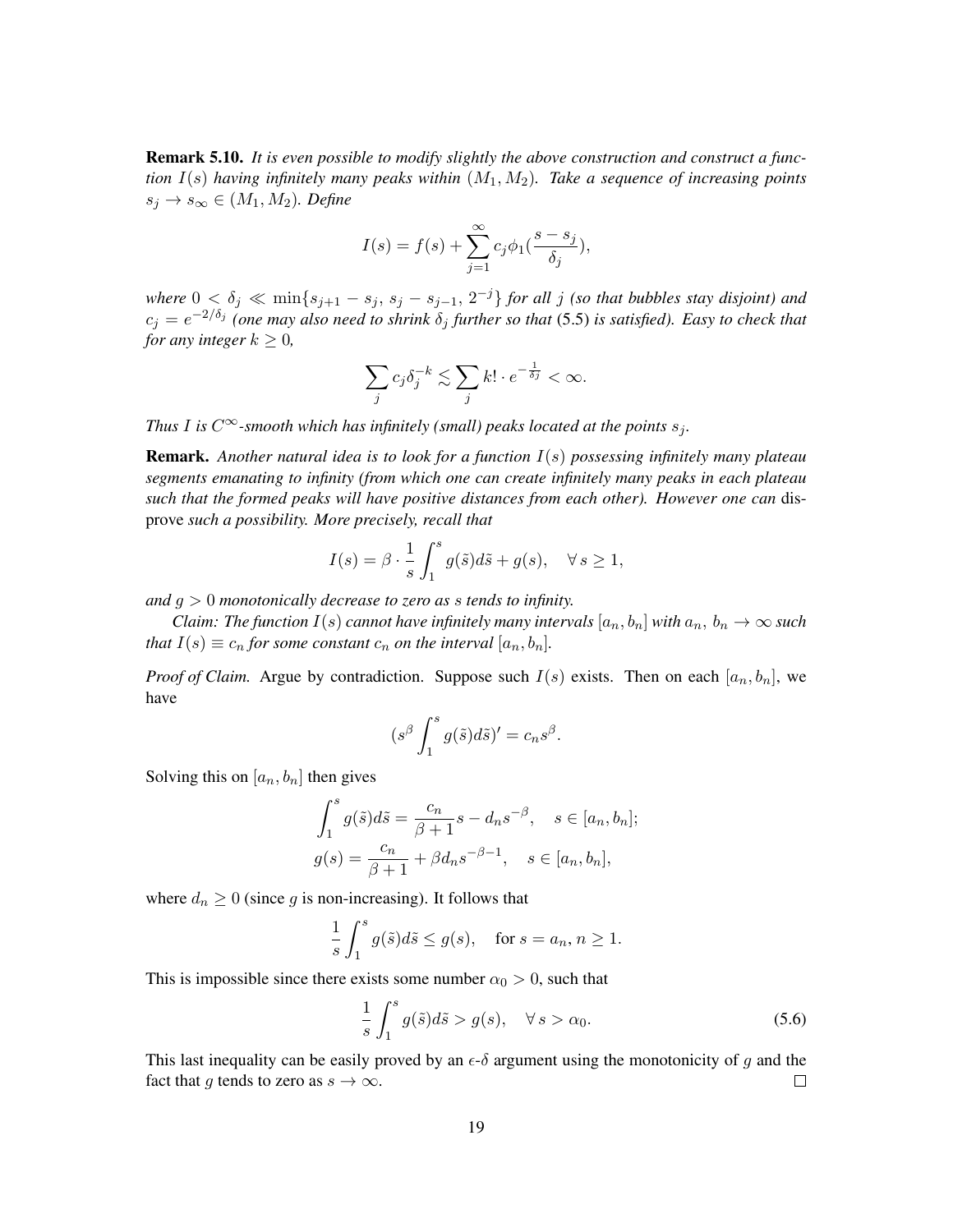Remark. *Inspired by the preceding remark, one can prove a stronger result which asserts that the function* I(s) *must be strictly monotonically decreasing near infinity. Thus the construction in Remark [5.10](#page-18-0) is in some sense the best possible since one cannot have peaks propagating to infinity.*

*Claim: There exists*  $\alpha_0 > 0$ *, such that*  $I'(s) < 0$  *for all*  $s > \alpha_0$ *.* 

*Proof of Claim.* This follows directly from the identity

$$
I'(s) = g'(s) + \frac{\beta}{s} \left( -\frac{1}{s} \int_1^s g(\tilde{s}) d\tilde{s} + g(s) \right).
$$

and the inequality [\(5.6\)](#page-18-1).

Remark. *From the point of view of epidemic modeling, one should perhaps not expect infinitely many (relatively) large outbreaks which is naturally excluded in our nonlocal model.*

The above concludes our discussion on the properties and relations of  $I(s)$  and the kernel  $g(s)$ . From a practical point of view, one can collect data for (suitably normalized infected population)  $I(s)$ , and reconstruct the approximate kernel  $g(s)$ . In this way one can build a nonlocal model to make future predictions of possible outbreaks.

### Concluding Remarks

In this work we analyzed the classic SIR model and its nonlocal variant recently introduced in [\[3\]](#page-20-0). The latter is a hybrid differential-integral model incorporating general probability transition kernels as parameters. We discussed two approaches. One is based on quantifying the explicit relation of the infected population versus the susceptible population. The basic observation is that the susceptible population strictly decreases in time which makes it a natural time arrow. In the classic SIR model it is possible to give almost explicit and analytic expressions of the infected population in terms of the susceptible population. In the nonlocal SIR model one can use an approximation of the kernel to derive the explicit functional relationship between the infected population and the susceptible population. In our second approach, we introduced a nonlocal time parameter whose differential is the reciprocal of the infected population. Under this nonlocal stretching of the time axis, the classic SIR model becomes completely linear and the dynamics can be easily classified. The functional relation between the new time arrow and the old time can be explicitly worked out by using the classification result obtained in the first step. Exploiting a similar idea we analyzed the nonlocal SIR model and discovered several novel peak solutions. Compared with the classic SIR model an interesting new feature of the nonlocal SIR model is the appearance of solutions having multiple peaks. The stability/instability of such solutions as well as the classification of general asymptotics of such solutions are presently not known and these seem to be an interesting new direction. Another fundamental issue left unaddressed in this work is the notion of the reproduction number in general nonlocal epidemic models. Identifying the correct generalization of the reproduction number as well as building the natural connection between the nonlocal and the classic epidemic models seem to be a challenging task. We hope to address some of these issues in future works.

 $\Box$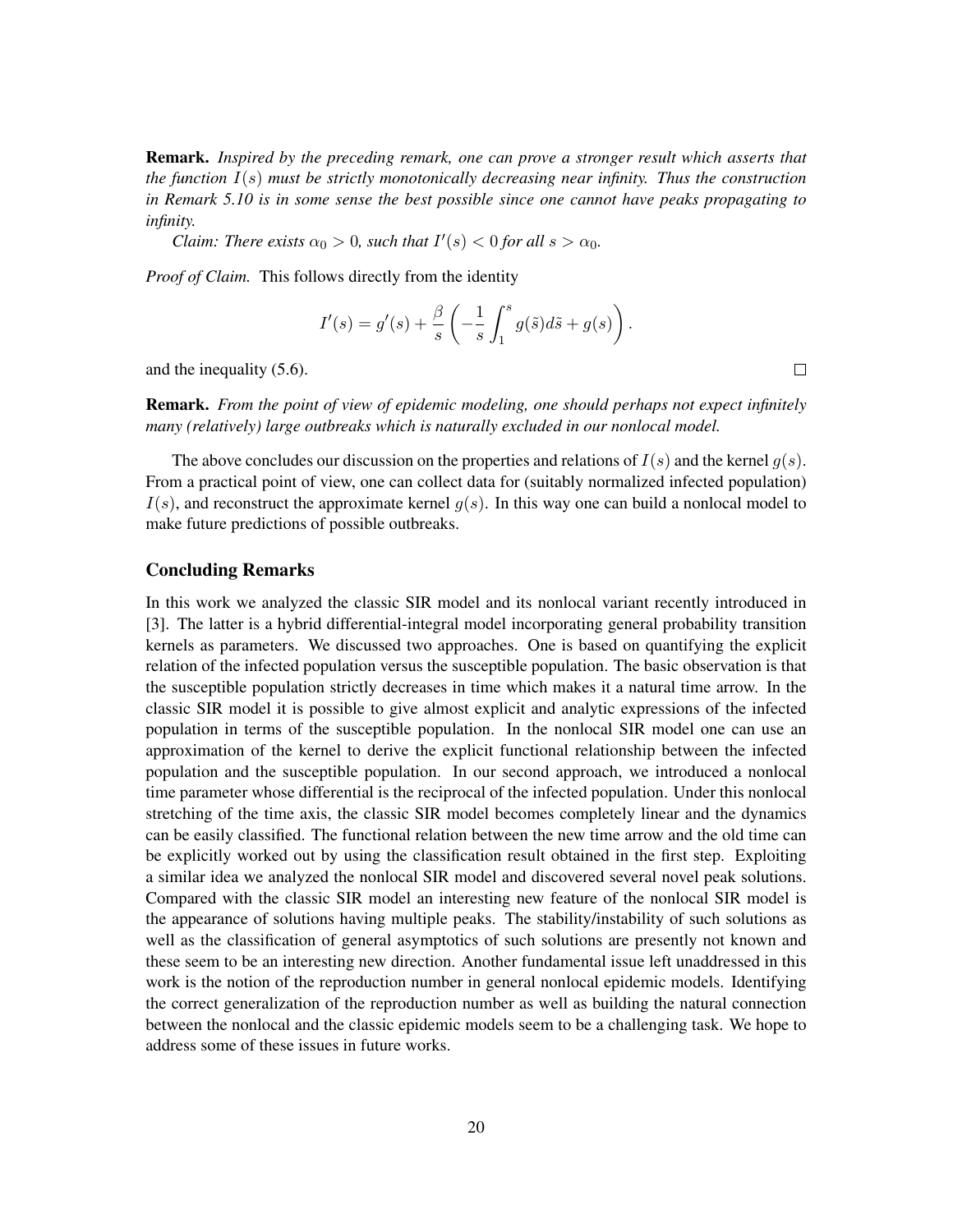## **References**

- <span id="page-20-4"></span>[1] A. M. Batiha, B. Batiha. A new method for solving epidemic model. *Aust. J. Basic Appl. Sci.* 5: 3122–3126, 2011.
- <span id="page-20-5"></span>[2] J. Biazar. Solution of the epidemic model by Adomian decomposition method. *Appl. Math. Comput.* 173: 1101–1106, 2006.
- <span id="page-20-0"></span>[3] L. Guan, N. Hengartner, J. M. Hyman. Investigations of the uncertainty of the parameters in the simple susceptible-infectious-recovered model. Preprint 2018.
- <span id="page-20-14"></span>[4] H.W. Hethcote. Qualitative analyses of communicable disease models. *Math. Biosci.* 28: 335–356, 1976.
- <span id="page-20-2"></span>[5] T. Harko, F. S. N. Lobo, M. K. Mak. Exact analytical solutions of the Susceptible-Infected-Recovered (SIR) epidemic model and of the SIR model with equal death and birth rates. *Appl. Math. Comp.* 236: 184–194, 2014.
- <span id="page-20-1"></span>[6] W. O. Kermack, A. G. McKendrick. Contribution to the mathematical theory of epidemics. *Proc. R. Soc. Lond A* 115: 700–721, 1927.
- <span id="page-20-9"></span>[7] A. Korobeinikov, G. C. Wake. Lyapunov functions and global stability for SIR, SIRS, and SIS epidemiological models. *Appl. Math. Lett.* 15: 955–960, 2002.
- <span id="page-20-11"></span>[8] H. Li, R. Peng, Z.-A. Wang. On a diffusive sis epidemic model with mass action mechanism and birth-death effect: analysis, simulations and comparison with other mechanisms. [arXiv:1807.03451.](http://arxiv.org/abs/1807.03451)
- <span id="page-20-12"></span>[9] Y. Lou, X.-Q. Zhao. The periodic Ross–Macdonald model with diffusion and advection. *Appl. Anal.* 89: 1067–1089, 2010.
- <span id="page-20-13"></span>[10] Y. Lou, X.-Q. Zhao. A reaction–diffusion malaria model with incubation period in the vector population. *J. Math. Biol.* 62: 543–568, 2011.
- <span id="page-20-10"></span>[11] S. M. O'Regan, T. C. Kelly, A. Korobeinikov, M. J. A. O'Callaghan, A. V. Pokrovskii. Lyapunov functions for SIR and SIRS epidemic models. *Appl. Math. Lett.* 23: 446–448, 2010.
- <span id="page-20-6"></span>[12] M. Rafei, H. Daniali, D. D. Ganji. Variational iteration method for solving the epidemic model and the prey and predator problem. *Appl. Math. Comput.* 186: 1701–1709, 2007.
- <span id="page-20-7"></span>[13] M. Rafei, D. D. Ganji, H. Daniali. Solution of the epidemic model by homotopy perturbation method. *Appl. Math. Comput.* 187: 1056–1062, 2007.
- <span id="page-20-3"></span>[14] G. Shabbir, H. Khan, M. A. Sadiq. A note on exact solution of SIR and SIS epidemic models. [arXiv:1012.5035.](http://arxiv.org/abs/1012.5035) 2010.
- <span id="page-20-8"></span>[15] H. T. Williams, I. Mazilu, D. A. Mazilu. Stochastic epidemic-type model with enhanced connectivity: exact solution. *J. Stat. Mech.: Theory Exp.* 01: 01017, 2012.

### L. Guan

Mathematics Department, Tulane University New Orleans, LA 70118, USA Email: lguan@tulane.edu

### D. Li

Department of Mathematics, The Hong Kong University of Science and Technology Clear Water Bay, Kowloon, Hong Kong